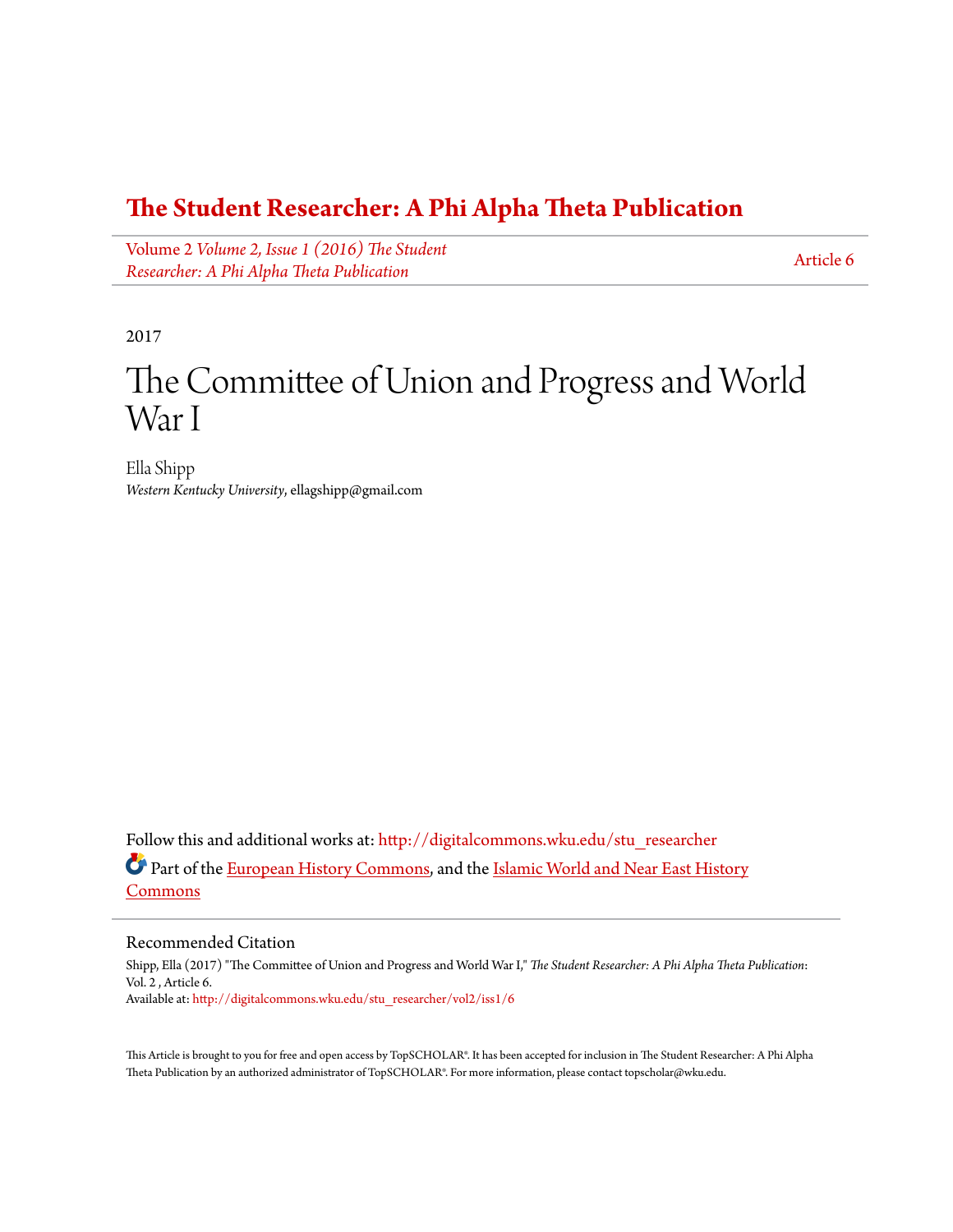## The Committee of Union and Progress and World War I

Ella Shipp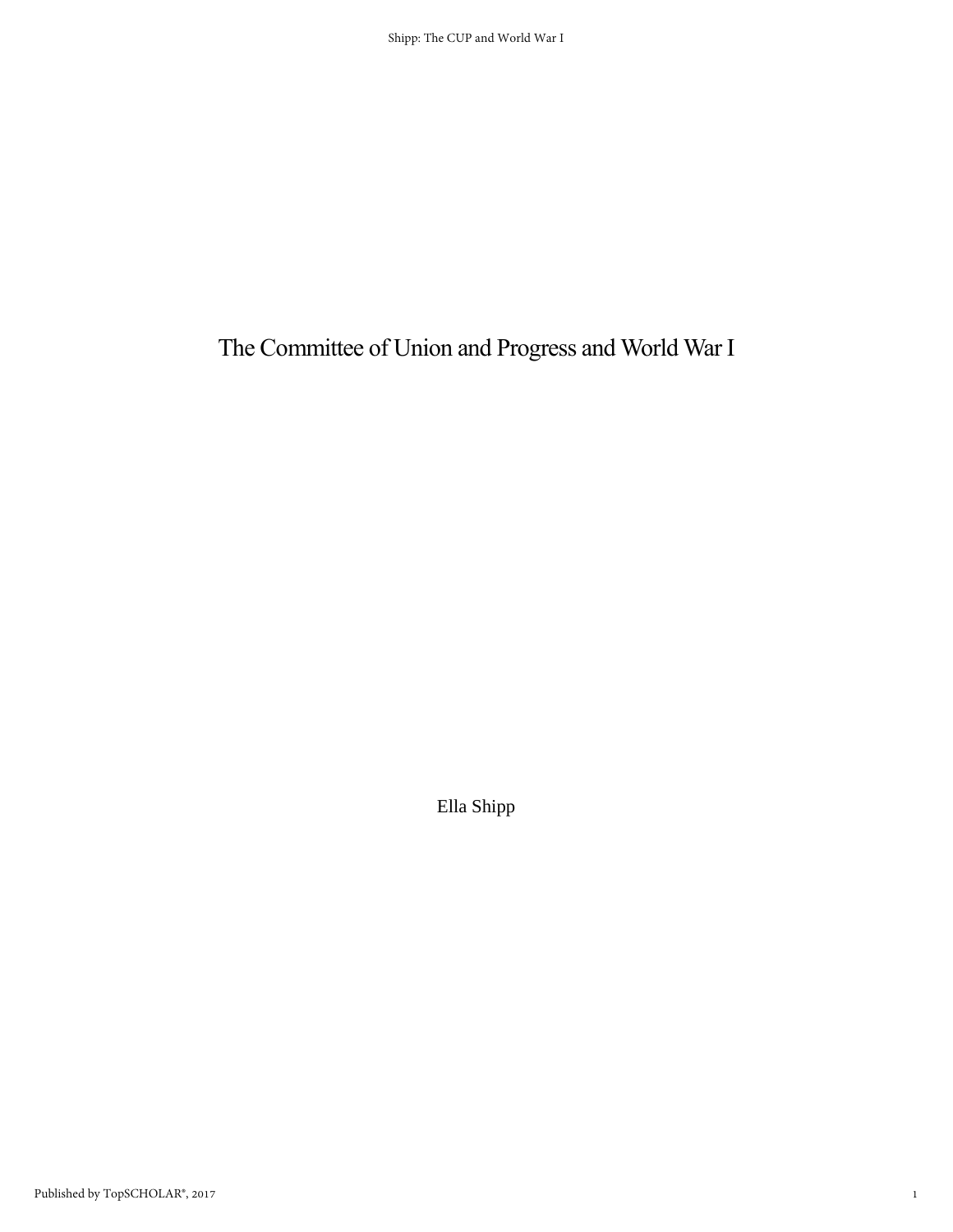The Committee of Union and Progress (CUP), which was born out of the Young Turks (founded in 1889), had the stated goal of restoring the 1876 Constitution and Parliament, and was inspired by Young Ottomans such as Namik Kemal.<sup>1</sup> However, the group also had a strong streak of nationalism and Social Darwinism influenced by strands of European thought. It became increasingly dominated by rigid thinking and unexperienced young officers who ultimately formed a triumvirate and brought the Ottoman Empire into WWI on the side of the Germans.

The CUP, led by this triumvirate, made a series of ill-advised and malevolent decisions, which shrunk the Ottoman Empire down to its core Turkish lands and caused the Armenian genocide. However, it was a yet younger generation of officers taught in the same schools and partaking in the same nationalist theories who saved Istanbul at the battle of Gallipoli and regained all of Anatolia for the new Turkish Republic after the Ottoman Empire was partitioned. Ever since its founding after World War I, Turkey has had to grapple with the effects of its strong military on national stability.

 The Young Turks, and the Young Ottomans who preceded them, were the culmination of a trend of modernization that began in the 1800s. In the mid-1800s, Turkish liberals finally achieved the Sublime Porte's pronouncement of the Tanzimat/Hatt-i-Sherif, a series of liberalizing reforms.<sup>2</sup> These reforms modernized the military, the schools, and many other sectors. However, they ruffled too many feathers and were repealed one by one. The Ottoman Empire was also reaching its final decline. Balkan states started agitating for independence or more territory, depending on their status, and European governments began to hold even more

<sup>&</sup>lt;sup>1</sup> Hamdan Nezir Akmese, *The Birth of Modern Turkey: The Ottoman Military and the March to World War I* (New York: I.B. Tauris, 2005), 33.

<sup>2</sup> Albert Hourani, *A History of the Arab Peoples* (New York: Warner Books, 1991), 272.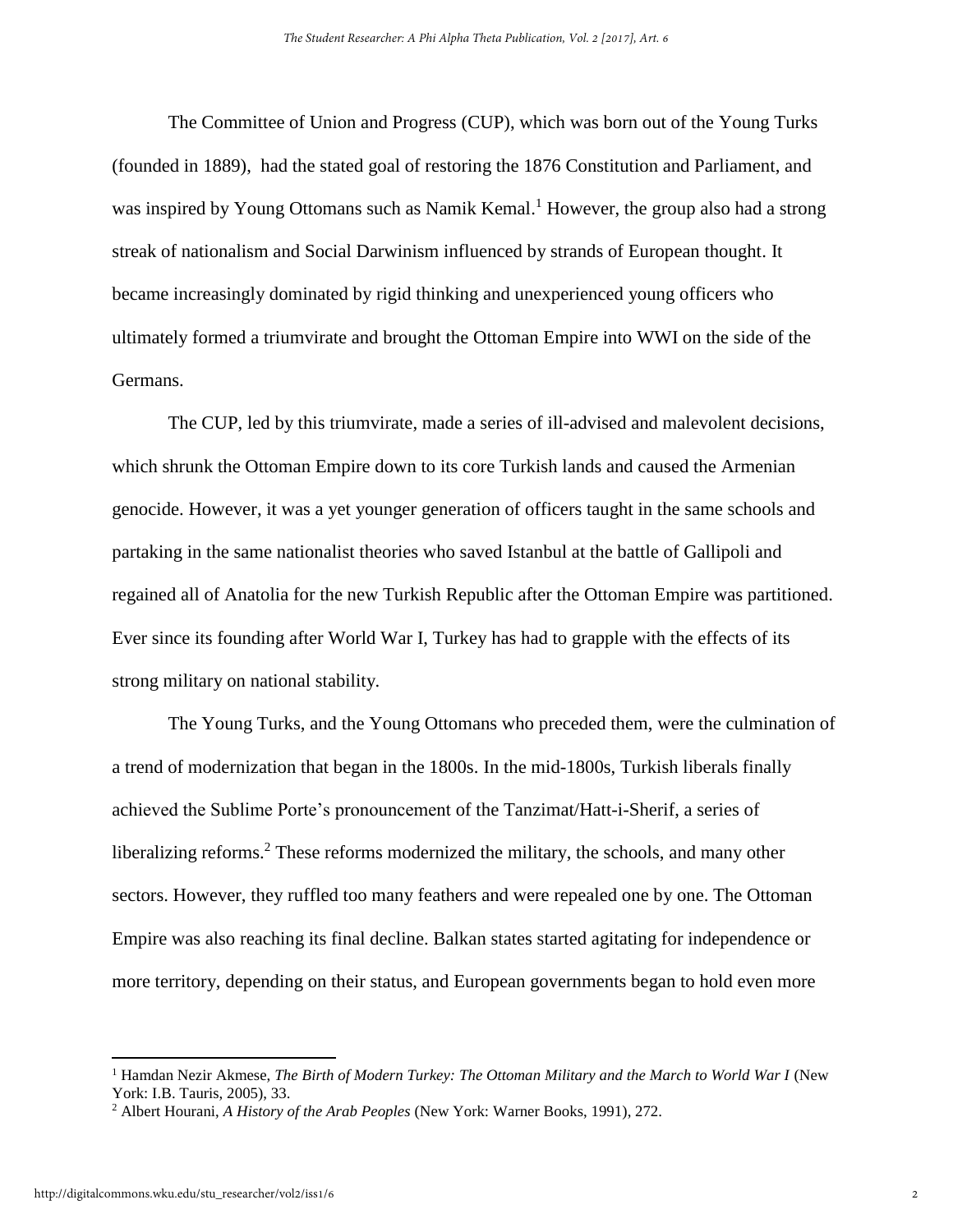influence and were granted concession after concession.<sup>3</sup> Initially modernizers wanted to maintain both territorial integrity and the Ottoman nature of the regime but ultimately Turkism began to hold a stronger sway.

#### **Military Reform**

The root of the Committee of Union and Progress was in the reform of the Ottoman military in the late 1800s and particularly in the early 1900s. There were multiple waves of leaders produced by these reforms: the first wave of Ottoman reformists including Mahmud Sevket and Ahmed Izzet, a second wave including the triumvirate in charge during the war composed of Enver, Talat, and Cemal, and a third wave of those who founded the republic such as Mustafa Kemal and Ismet (Inonu). In 1880, Sultan Abdulhamid appointed Marshal Gazi Ahmed Muhtar Pasha in charge of a commission to consider possible reforms for the military.<sup>4</sup> It increased the strength of all three branches, infantry, cavalry, and artillery, and increased the reserves; it improved officer's pay and conditions; and it reorganized the system of military education.<sup>5</sup>

The Ottoman state decided that since Germany was perceived to have the strongest army and Great Britain to have the strongest navy, they would invite advisors and instructors from these respective nations and services to advise the Ottoman army and navy. The Ottoman navy never recovered its former strength but the army was greatly affected by German instructors. The first German military advisors requested by Sultan Abdulhamid arrived June 1882; however, they did not feel themselves to be experts on instruction.<sup>6</sup> Therefore, General Kaehler requested

 $\overline{a}$ 

<sup>3</sup> Feroz Ahmed, *The Young Turks and the Ottoman Nationalities* (Salt Lake City: The University of Utah Press, 2014).

<sup>4</sup> Akmese, *The Birth of Modern Turkey*, 20.

<sup>5</sup> Ibid. 20.

<sup>6</sup> Ibid. 21.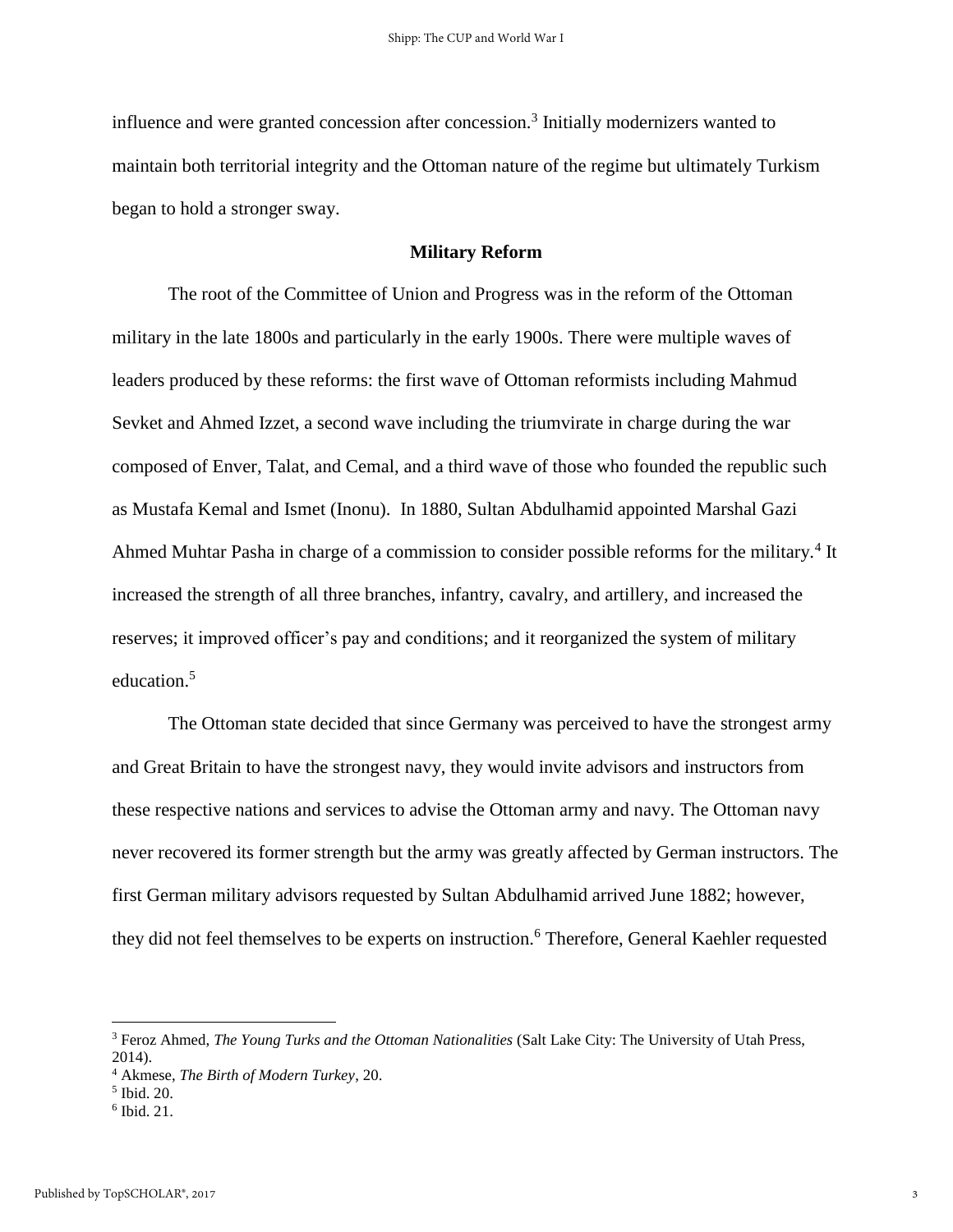Major von der Goltz, who arrived in 1883.<sup>7</sup> Von der Goltz' influence on the late Ottoman military cannot be overstated. He taught a generation of officers and even after he returned to Germany, maintained contact with his former students and was partially responsible for furthering an admiration of the German military, which led to the Ottoman Empire's ultimate alliance with that nation. Some of the prominent students from this first generation include Mahmud Sevket, Ali Riza, Ahmed Izzet, and Pertev.

 In addition to instituting German led instruction, the government increased the number of military academies and increased the number admitted to the prestigious War College. The military academies had always been one of the few pathways to success for a son of a poor family, since tuition was free. Whilethat remained true, educated children of wealthy families also began to be recruited. In addition, the vast majority of officers, known as Alaylis, had risen from the ranks and were well trusted by the men but had little to no education or knowledge of military science. Thanks to the expansion of the military academies, the ranks of officers who had graduated from a military academy, known as Mekteplis, increased from 10% in 1884 to 25% in 1899.<sup>8</sup> Not only were there more Mektepli officers, but over time they purged the Alaylis through forced age limits and retirements and other measures so that they became an even greater percentage of the makeup of the officers.<sup>9</sup>

 There were positives and negatives to this. One the one hand, a modernized, educated, and fully patriotic officer corps led to the successes in the Turkish War of Independence and the present strong Turkish army. The goal was effectively to inculcate patriotism and modern ideals in much the same manner as in Europe, which produced the militaries, which were much more

<sup>7</sup> Ibid. 21.

<sup>8</sup> Ibid. 20.

<sup>&</sup>lt;sup>9</sup> Ibid. 116.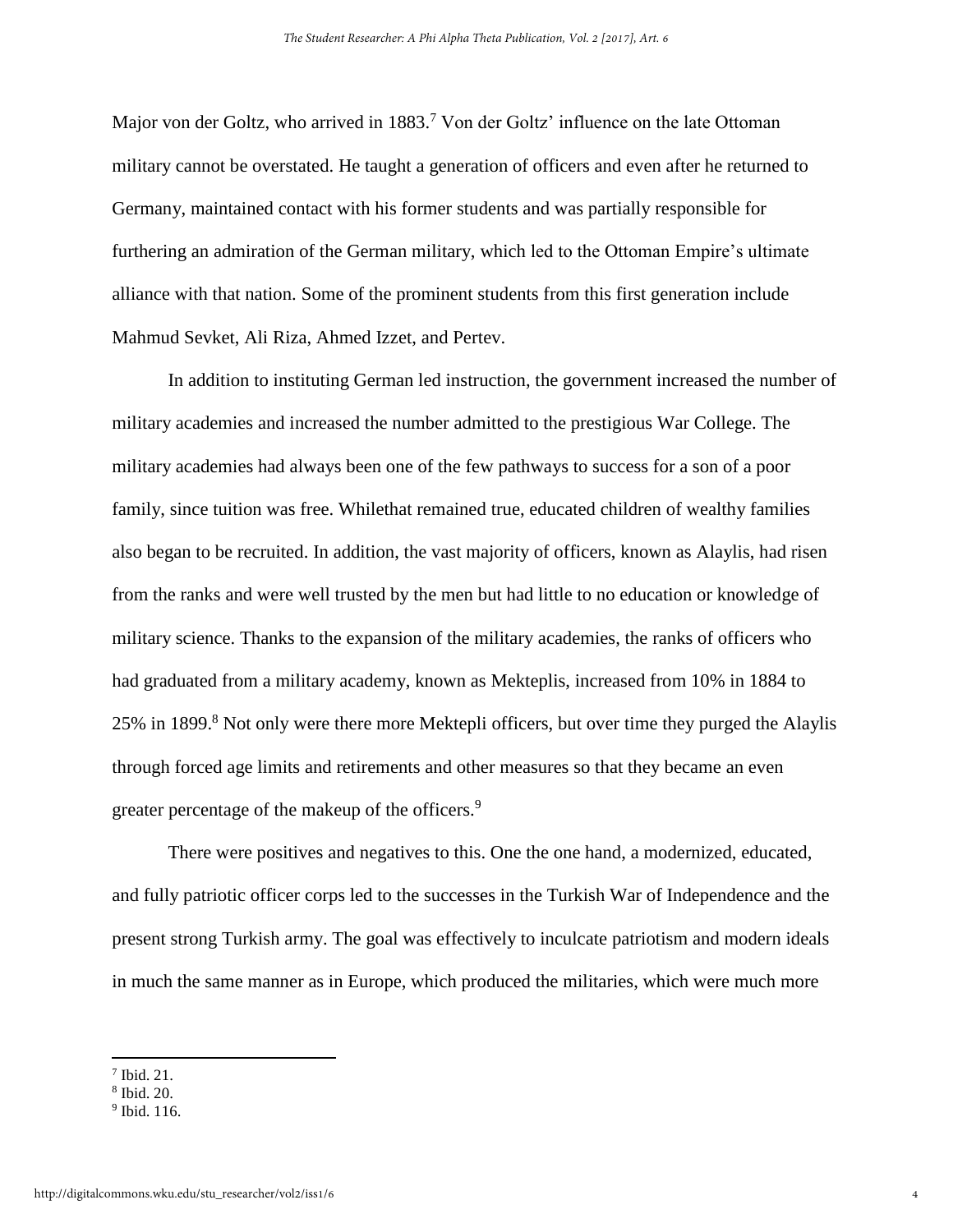effective than in the Middle East. On the other hand, the marginalization of officers who had risen from the ranks and the removal of the possibility of rising through the ranks, in favor of the promotion of arrogant young officers with little knowledge of their troops understandably led to considerable resentment and disaffection. Since the widespread changes took several years to reach their full effect and were disrupted by the advent of war, during WWI the Ottoman military was in a state of disarray and was unable to act effectively.

Unhappiness with the near-total failures of the Balkan wars only politicized the young CUP officers further and propelled them to seize power.<sup>10</sup> In July 1913, with the support of Cemal, who was military governor of Istanbul at the time, and after the assassination of Mahmud Sevket Pasha by a member of the anti-CUP opposition, Enver liberated Edirne.<sup>11</sup> This city in eastern Thrace, a bit to the west of Istanbul in the European territories, had been the ancient capital of the Ottoman Empire before the conquest of Constantinople, and as much as its loss was a source of unbearable shame, its liberation brought pride and legitimacy to the CUP and particularly to Enver.

The inculcation of Turkish ethnic nationalism as a result of military reform and the loss of the Balkans, while unifying Anatolia and promoting greater patriotism there, played a strong role in destroying the unity of the Ottoman Empire and military, which was a multiethnic empire of the peoples of the Balkans, the Turks, the Kurds, and the Arabs. Previously, most of the peoples of the empire had been proud Ottoman citizens, and the rise of nationalism and end to this unity had profound negative effects still felt in the Balkans and in the Arab nations today.

<sup>10</sup> Akmese, *The Birth of Modern Turkey,* 124-132.

<sup>&</sup>lt;sup>11</sup> Ibid. 139-140.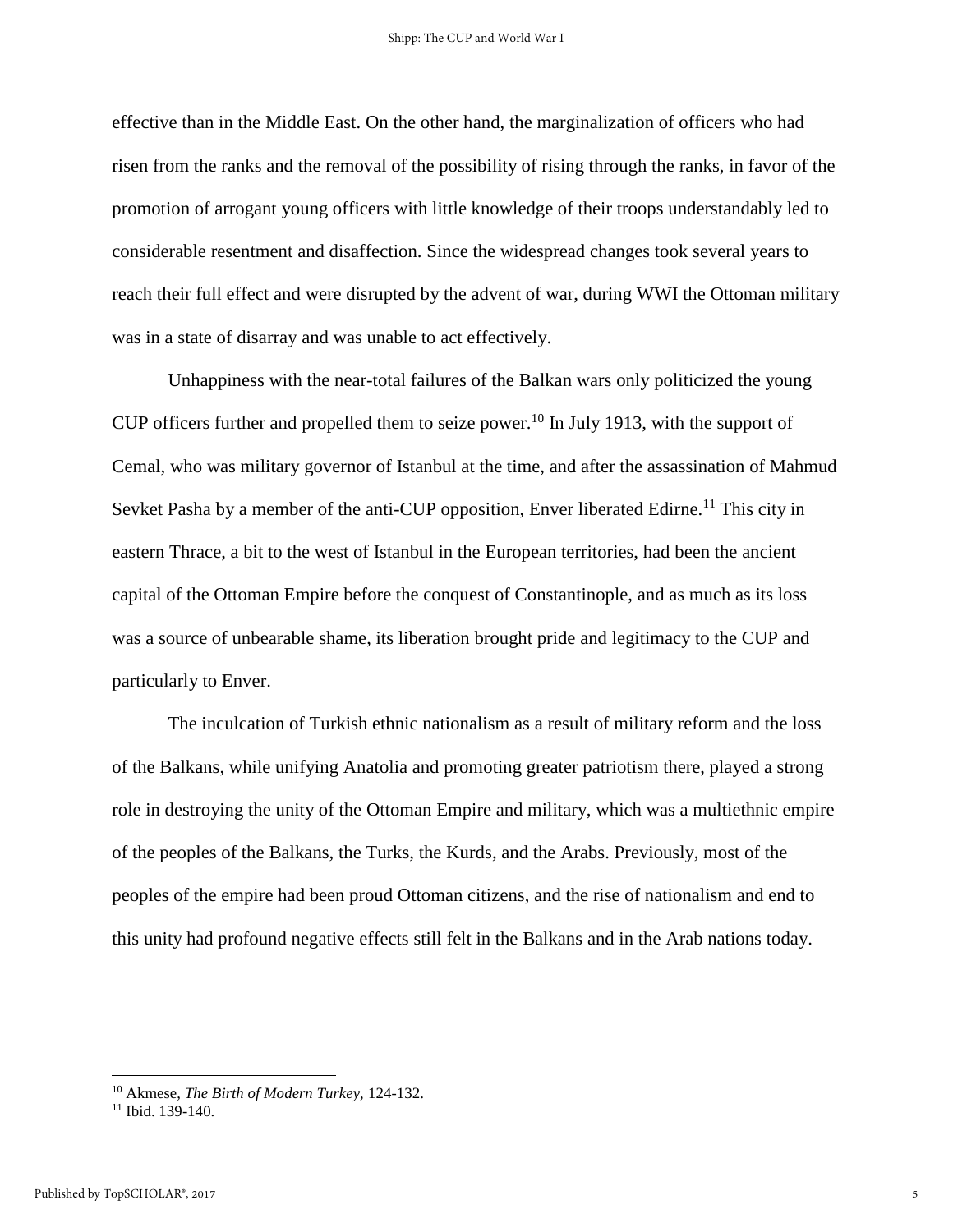#### **Rise of the Committee of Union and Progress**

In 1894, the Society of Ottoman Union, essentially the Young Turks, was renamed the Ottoman Committee of Union and Progress, or *Ittihad-i Osmani Cemiyeti.<sup>12</sup>* In1896, increasingly popular as a result of Balkan crises, it joined in a military coup plot against Sultan Abdulhamid.<sup>13</sup> The leaders were forced to flee and the CUP temporarily became an émigré organization led by Ahmed Riza. In 1906, in protest against revolutionary movements in Macedonia, a group of ten junior officers and civil servants in Salonika formed the Ottoman Freedom Society.<sup>14</sup> They included Major Mehmed Tahir, director of the military school at Salonika, and Talat. Within a few months, others such as Cemal and Enver joined.<sup>15</sup> By 1907, it spread throughout neighboring Thrace, and officers such as Captain Ismet, later a friend of Ataturk, joined. Later in the same year, the CUP and the Ottoman Freedom Society formally merged, with the stated goal of restoring Midhat Pasha's Constitution of 1876.<sup>16</sup>

This new secret organization grew rapidly in the military, with the rule that only officers with a rank from lieutenant to major could be admitted, and officers must be Mektepli rather than Alayli, who rose through the ranks rather than attending an academy.<sup>17</sup> Few civilians were admitted. Senior officers were not admitted because they were considered complicit with the Hamidian regime and less likely to share the CUP's reformist outlook. In the case of most senior officers, this was true. However, some, whether influenced by Young Ottoman thought or part of von der Goltz' early generation such as Mahmud Sevket Pasha, then governor of Kosovo, were sympathetic with the CUP and occasionally cooperated with them. Huseyin Hilmi Pasha, the

l

- <sup>13</sup> Ibid. 34.
- <sup>14</sup> Ibid. 50.
- <sup>15</sup> Ibid. 51.
- <sup>16</sup> Ibid. 51.
- <sup>17</sup> Ibid. 51.

<sup>12</sup> Ibid. 33.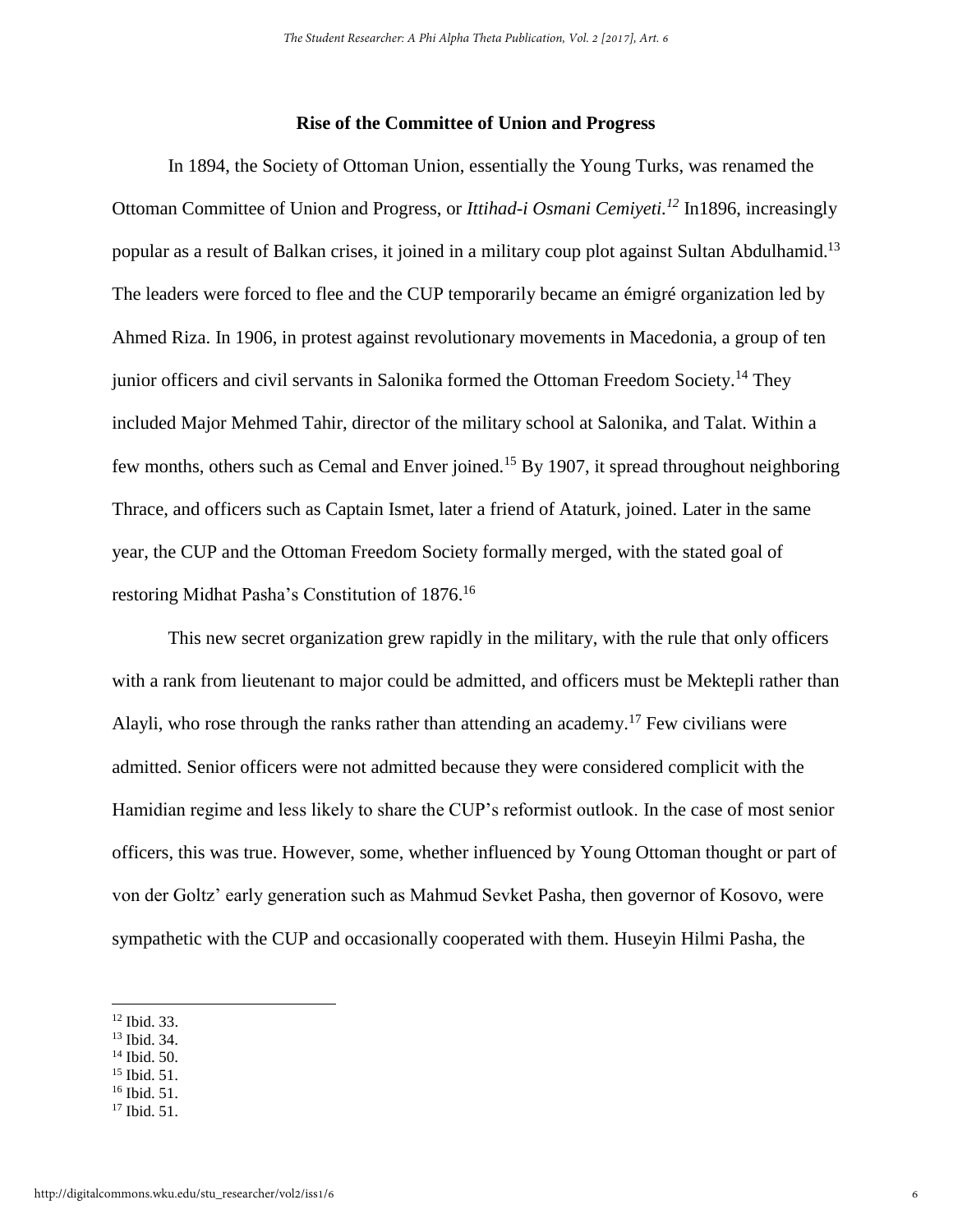Inspector General of Macedonia, also paid a blind eye to their activities in his province. Due to their interest in preserving the normal military hierarchy and chain of command, they occasionally clashed with the junior officers of the CUP.

In 1908, the Sultan realized something was amiss and sought to quell the movement in Macedonia, which did not succeed but which led in the summer to a number of CUP-dominated units beginning a rebellion and some going into the mountains.<sup>18</sup> Soon after the Sultan was forced to declare the restoration of the Constitution, after scarcely a month of tensions.<sup>19</sup> However, with its primary goal achieved, the CUP did not dissolve and nor did it become a normal political party. Instead, it remained a military-dominated pressure group with a formal commitment to Ottomanism and reform and a practical bent towards Turkish nationalism and military authoritarianism.<sup>20</sup> Although they were committed to Ottomanism and supported some non-Muslim or non-Turkish candidates for Parliament, essentially all of the soldiers were Muslim and most aside from some Albanians were Turks, so when inculcated with nationalism they tended to focus on Turkish nationalism.<sup>21</sup>

The CUP had already ruled in conjunction with other liberals and sympathizers for several years but in 1913, the increasingly nationalist CUP seized complete power.<sup>22</sup> For the first few years, a cabinet and parliament of CUP members ruled together.<sup>23</sup> In the early years the CUP officers were simply too junior to credibly lead the nation, so they relied on older officers and officials such as Mahmud Sevket Pasha and Ahmed Izzet Pasha with similar ideals who would

l

<sup>18</sup> Ibid. 56.

<sup>19</sup> Ibid. 57.

<sup>20</sup> Ibid. 58.

<sup>21</sup> Ibid. 60.

<sup>22</sup> Mango, *Ataturk*, 117-124.

<sup>&</sup>lt;sup>23</sup> Ambassador to the Ottoman Empire Morgenthau, telegram to the Secretary of State, November 4, 1915 (Document 699), in *Foreign Relations of the United States*.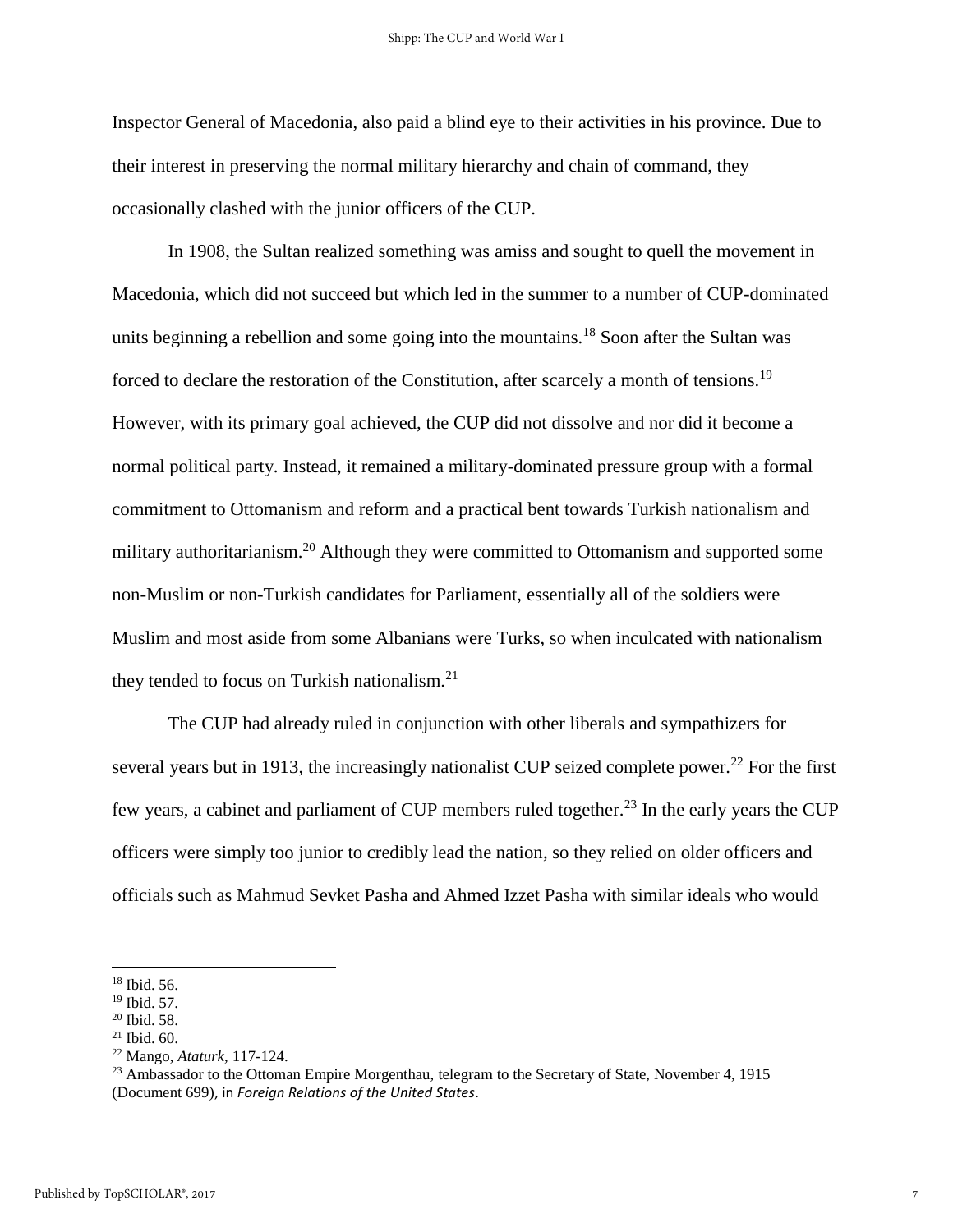rule, as long as they held CUP-friendly policies. They had been part of the early generation of students taught by von der Goltz, and held a strong interest in military reform which sometimes coincided with that of the CUP but which was opposed in terms of chain of command and hierarchy.<sup>24</sup> It was only amidst World War I that power was centralized into a triumvirate of Cemal Pasha, Talat Pasha, and Enver Pasha.<sup>25</sup> It was under their rule that the Ottoman Empire would truly fall apart and genocide take place.

 As mentioned, the CUP was initially more Ottoman in identity. However, after the Balkan provinces were lost, the policy of Turkism became more popular. It may have increased pride and patriotism in Anatolia and what was left of Turkish populated Europe, but Turkification implicitly left out the Arabs. The Arabs had always been loyal to the Ottoman Empire, since it was seen as legitimate of a Muslim ruler as any of the previous dynasties that ruled the region.<sup>26</sup> However, the elimination of Arab power and representation within the empire combined with rising Arab nationalism in general caused more Arabs to seek independence as well.<sup>27</sup> Egypt and most of North Africa were already effectively independent, although the Ottomans were sometimes reluctant to acknowledge this, but the other Arab provinces had previously been loyal. In 1911, Libya had invaded Tripoli and Cyrenaica and CUP members had organized Arab resistance even while denigrating the Arabs behind their backs.<sup>28</sup> It was not until the success of the Arab Revolt seemed relatively certain that any sizeable portion of the Arab portion joined the forces, with most either remaining neutral or supporting the Ottomans.

<sup>24</sup> Akmese, *The Birth of Modern Turkey*, 115.

<sup>&</sup>lt;sup>25</sup> Ambassador to the Ottoman Empire Elkus to the Secretary of State, November 17, 1916 (Document 705), in *Foreign Relations of the United States*.

<sup>26</sup> Bruce Masters, *The Arabs of the Ottoman Empire, 1516-1918* (Cambridge: Cambridge University Press, 2013)

<sup>27</sup> Eugene Rogan, *The Arabs: A History* (Philadelphia: Basic Books, 2009), 148.

<sup>28</sup> Mango, *Ataturk*, 101-109.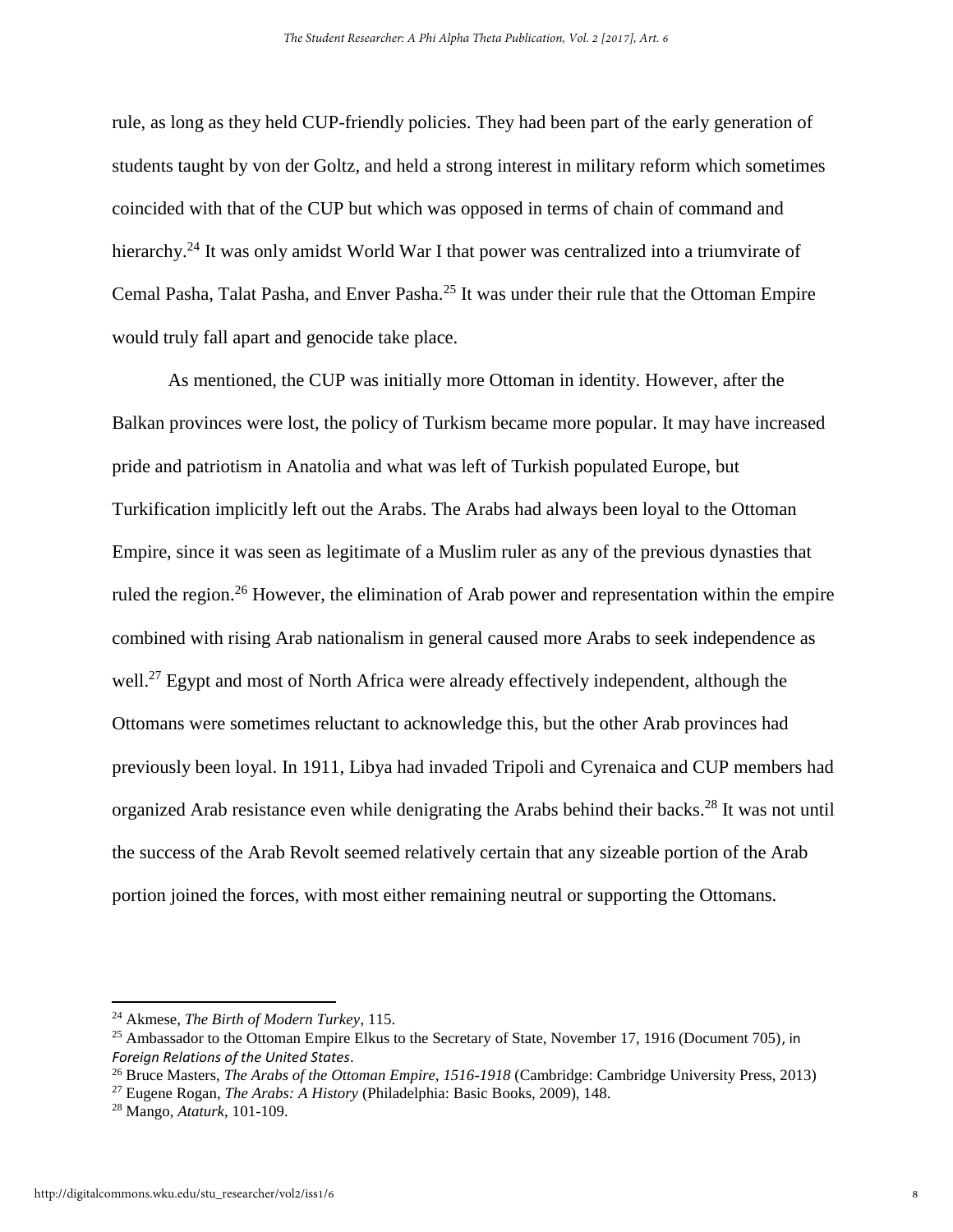The increasing prominence of Muslim Turkish identity rather than Ottoman identity also had a seriously negative effect on Greeks, Armenians, and other minorities.<sup>29</sup> These minorities occasionally colluded with foreign powers to increase their power and in some cases to press for independence but the increased nationalism among the CUP caused it to respond to these struggles in a very dangerous way. Minorities had previously been safe within the millet system and even after that started to fall apart, they were tenuously safe because of the power of the European nations over a weak and corrupt Ottoman government. Once the CUP seized power and particularly after the start of WWI, the minorities were no longer safe and, especially in the case of the Christian minorities, were seen as disloyal.<sup>30</sup>

 As the system of alliances fell into place, initially the Ottoman Empire was neutral. Due to a combination of capitulations and a desire to modernize the army which resulted in foreign commanders and consultants, there was a considerable amount of foreign influence but the influences were relatively balanced. After the humiliating losses of the Balkan Wars in which they barely managed to reconquer Edirne, the CUP sat down to analyze the reasons why they lost so badly.<sup>31</sup> Although some officers such as Major Ismet, of later fame, thought the CUP was at least partially to blame, the CUP leaders decided the loss was the fault of the holdover Ottoman generals.<sup>32</sup> Soon after, Enver, who was a supporter of Germany, was named war minister.<sup>33</sup> When war approached, it was mainly his influence which ended up carrying the Ottoman Empire for Germany. The Germans did help to modernize the army and ensure that it was better supplied

 $\overline{a}$ 

<sup>29</sup> Ahmed, *The Young Turks and the Ottoman Nationalities*

 $30$  Ibid.

<sup>31</sup> Mango, *Ataturk*, 124.

<sup>32</sup> Ibid. 124.

<sup>33</sup> Ibid. 125.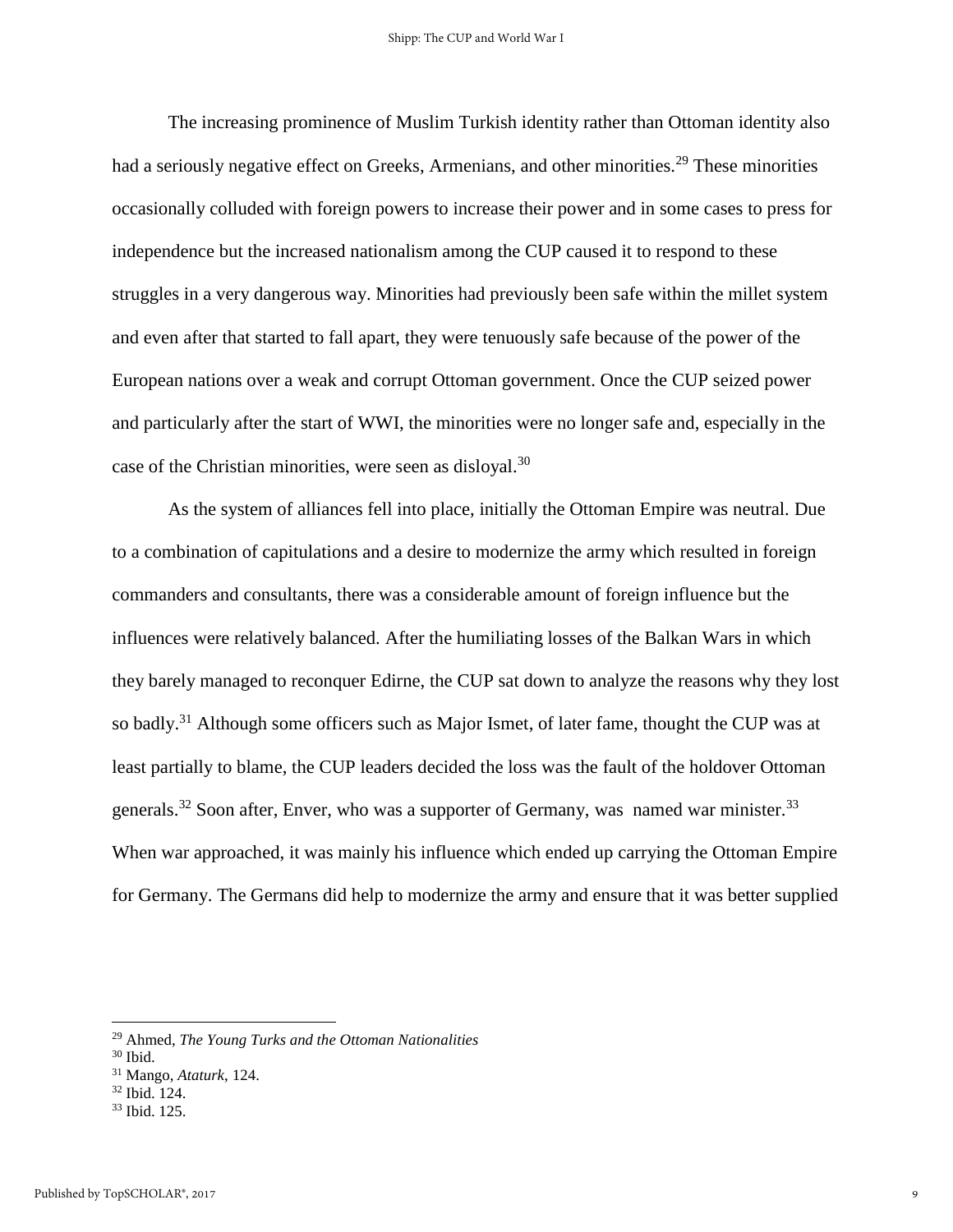and helped to lay the framework for the successful army later but not even they would be able to save the Ottoman Empire from collapsing.

In addition to officers like Enver's warmness towards Germany, the CUP leadership also did not want to join the Triple Entente because it included Russia, which was ever the enemy of the Ottoman Empire. In addition, Enver's pan-Turanian and North African projects could only be realized at the expense of Britain, France, and Russia.<sup>34</sup> Germany had no colonies or spheres of influence that would interfere with the Ottoman Empire's plans. Therefore, the Ottoman Empire began to be more closely allied with Germany. Several of the military instructors such as Von der Goltz had returned to Germany, but it sent officers to advise and command the Ottoman military, such as Falkenhayn and Liman von Sanders.

The alliance was secret so the Ottomans remained officially neutral and waited until they felt they were ready and the army was mobilized to declare war.<sup>35</sup> The neutrality quickly began to appear to be a pretense. Churchill ensured that the British did not deliver warships the Ottomans had already paid for and the Ottomans let two German ships, the *Goeben* and *Breslau* into the Black Sea to escape the British.<sup>36</sup> When protest erupted, the Ottomans simply changed them into Turkish ships while keeping the same crew.<sup>37</sup> By November, the Allies declared war as the Ottomans made more and more warlike actions and soon after the pronouncement of the Allies, gave up the pretense and declared war themselves.<sup>38</sup> Several cabinet members resigned over the issue.<sup>39</sup>

l

<sup>34</sup> Ibid. 133.

<sup>35</sup> Kress von Kressenstein, quoted in *Ataturk: The Biography of the Founder of Modern Turkey*, by Andrew Mango (New York: Overlook Press, 1999), 134

<sup>36</sup> Mango, *Ataturk*, 134.

<sup>37</sup> Ibid. 135.

<sup>38</sup> Ibid. 136.

<sup>39</sup> Morgenthau to Secretary of State, November 7, 1914 (Document 258), in *Foreign Relations of the United States*.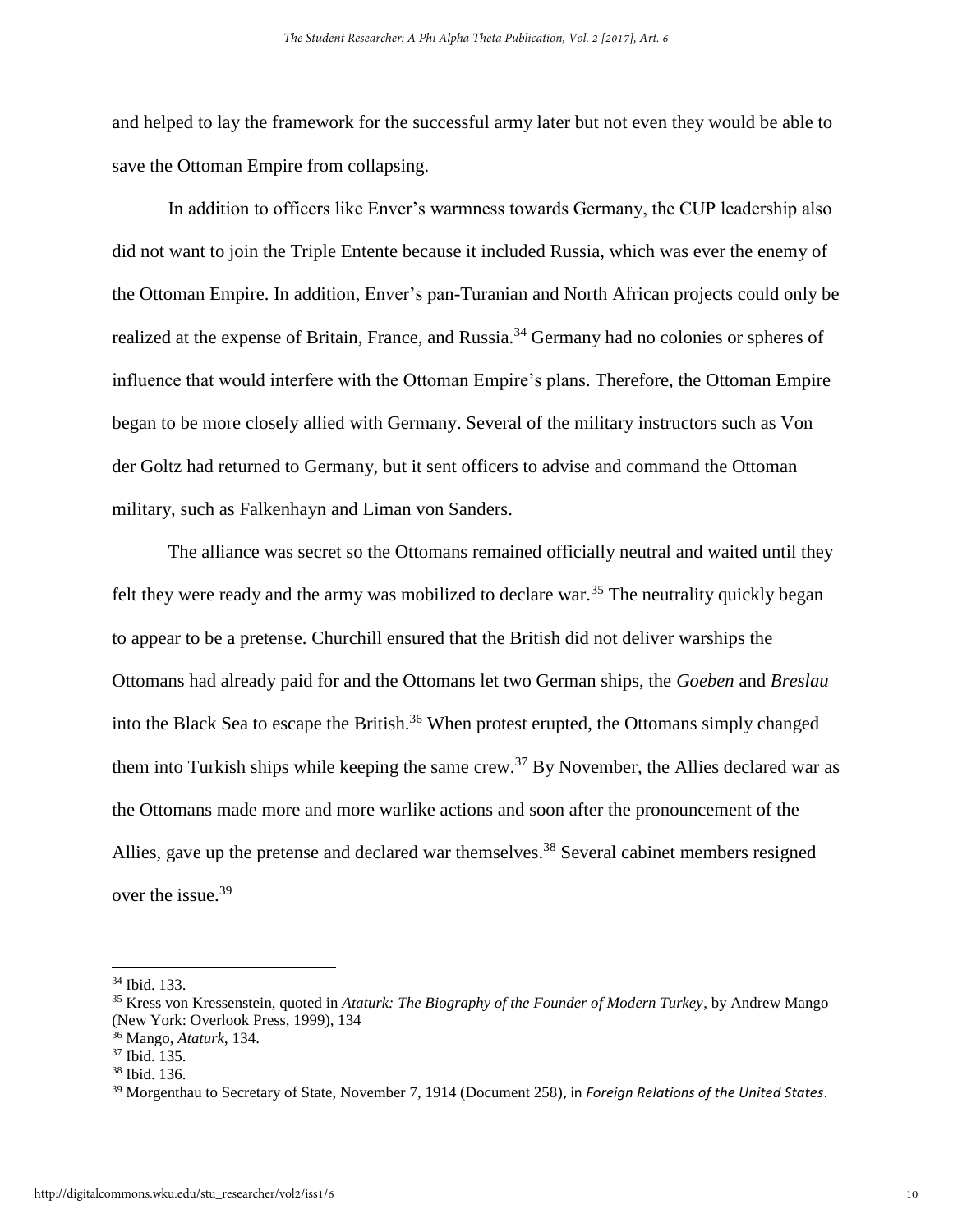The Ottomans intended to invade and cause uprisings in all of the territories on their borders but the major actions ended up being an invasion of Egypt, an invasion of the Balkans, and an invasion of the Caucasus.<sup>40</sup> The invasion of Egypt met the strong resistance of the British and Arabs, and the invasion of the Caucasus in which some Armenians aided the Russians and many Turkish soldiers died of the cold, was a disaster. The CUP was failing at its aims to recover territory it had lost in the past few decades and years but at this point it still held most of its core Arab territories. However, the twin forces of rising Arab nationalism and Turkish nationalism, which excluded the Arabs from Ottoman power, would lead to the Arab Revolt.

 As the war progressed and these communications continued, it was increasingly clear that the Ottoman Empire was too weak to prevent any of their designs and would lose all of its territory. It was just a question of who would conquer the territory and when. However, much of the CUP's message was that previous Ottoman governments and armies had been corrupt and ineffective and the CUP would restore and protect Ottoman boundaries and restore it to greatness.<sup>41</sup> Without military success, the CUP platform didn't have a basis for support. The army and government had simply been too weak and inefficient for too long and Enver and his friends were not brilliant enough military strategists to make up for this. Mustafa Kemal was brilliant enough but he was still mid-level and Enver was never going to support and promote someone who could rival him.

#### **Campaigns in Anatolia**

In February 1915, as the Turks were still reeling from the failure of their invasion of Egypt and the considerable loss of life from Enver's folly in the Caucasus, the British and French

<sup>40</sup> Mango, *Ataturk*, 140-141.

<sup>41</sup>Political Intelligence Department of the British Foreign Office, *Memorandum on the Present State of Mind in Turkey*, May 25, 1918.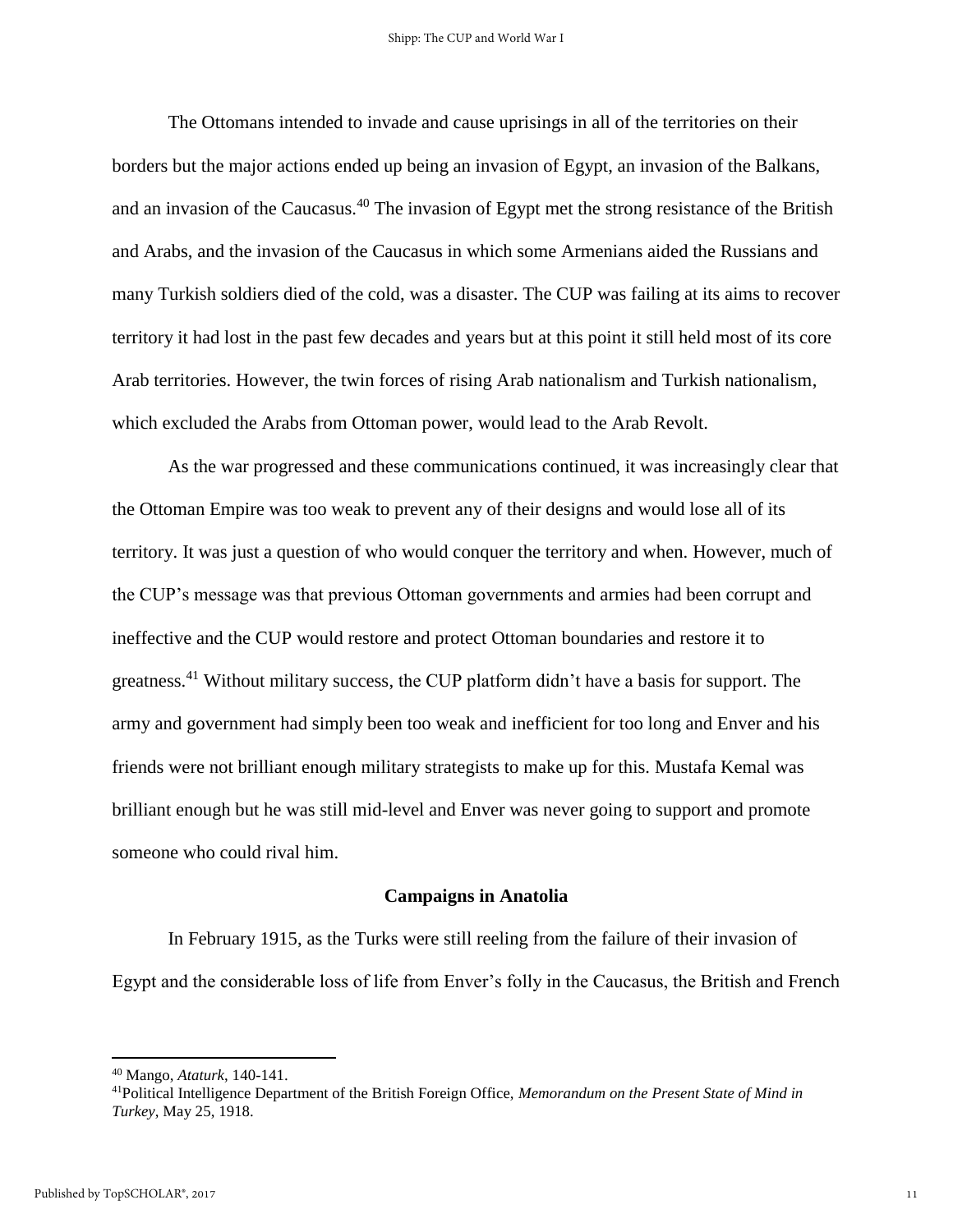landed at Gallipoli.<sup>42</sup> This peninsula was part of the Dardanelles, which opened on the Sea of Marmara, which led to the Bosphorus and Istanbul, the Ottoman capital. Virtually the only things playing in the Ottomans' favor were home field advantage and a desperation not to have the capital conquered. A combination of the courage and determination of ordinary soldiers with the brilliance of officers like Mustafa Kemal, Esat Pasha, Cevat Pasha, and Liman von Sanders would save the Ottoman Empire from a very quick end.<sup>43</sup> The success sapped the Turks because reinforcements had to be brought in and many soldiers died, but it saved the core Turkish territory.

 More or less concurrent with the battle of Gallipoli was the Caucasus campaign. This campaign against the Russians would disarrange the Kurds but had particularly disastrous consequences for the Armenians. Some of the Armenians had chosen to side with Russia rather with the Ottomans and in doing so occurred the wrath of the CUP upon all of the Armenians despite the fact that most had remained loyal. By late March 1915 and April, there was international concern about the treatment of the Armenians and the threat of massacre.<sup>44</sup> By August, the American Ambassador Henry Morgenthau stated, "It is difficult for me to restrain myself from doing something to stop this attempt to exterminate a race.<sup>45</sup> One letter points out that while the crackdown began because some Armenians were fighting with the Russians against the Turks, most of the people who died and were oppressed were innocents.<sup>46</sup> Massive numbers of the elderly, women, and children were marched to the desert in what is today

l

<sup>42</sup> Mango, *Ataturk*, 143.

<sup>43</sup> Ibid. 156.

<sup>44</sup> Secretary of State Bryan to Morgenthau, telegram, April 27, 1915 (Document 1294), in *Foreign Relations of the United States*.

<sup>45</sup> Morgenthau to Secretary of State, May 28, 1915, July 10, 1915, August 11, 1915 (Documents 1297, 1299, 1305), in *Foreign Relations of the United States*.

<sup>46</sup> Morgenthau to Secretary of State, July 10, 1915 (Document 1299), in *Foreign Relations of the United States*.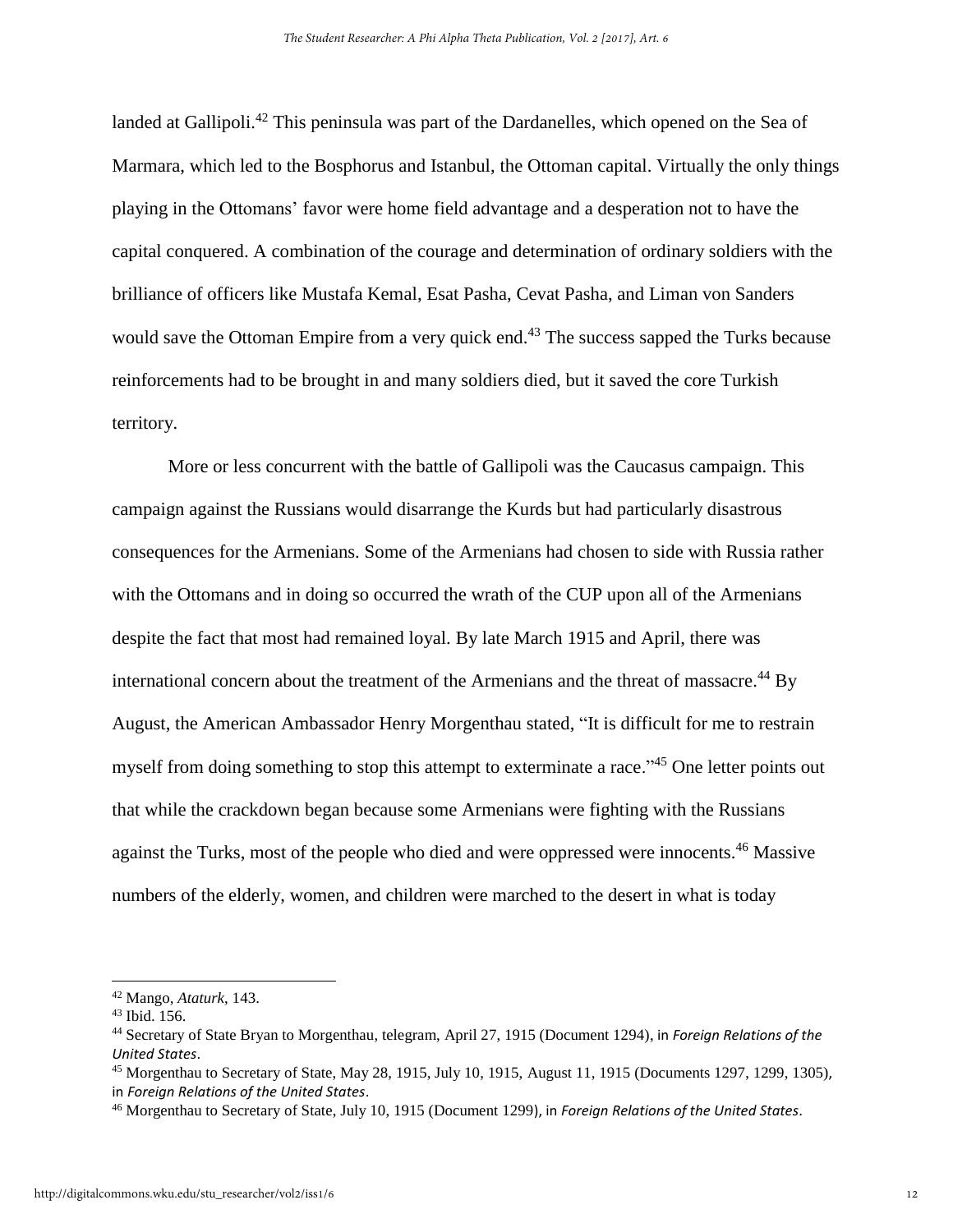northern Iraq and Syria and were left without food or shelter.<sup>47</sup> Some people were outright killed and many more died on the forced march or once they reached their desert destination. This genocide lasted throughout much of the war. Enver Pasha insisted to international observers such a German journalist, whose country was the Ottoman's main ally, that he was only punishing the rebels, that the Armenians should place their trust in him, and even insinuated that the only reason Ambassador Morgenthau was raising a fuss was because he was Jewish.<sup>48</sup> Rather than punishing the young Armenian men who actually rebelled and fought with the Russians, the CUP elected to commit genocide. The word did not yet exist but this was clearly a cold and calculated extermination of a race.

#### **The Arab Revolt**

The British were already in control of Egypt and began to correspond with Sherif Hussein, who was the deputy of the Ottomans in the Hejaz and Protector of the Holy Cities of Mecca and Medina because his family descended from the Prophet. He was ambitious both for himself and for his sons Faisal and Abdullah and considered that with the help of British power he could create a pan-Arab empire. The Hashemites in Mecca were the focus of Arab nationalism because not only were they some of the only independent Arab leaders, but they were Sunnis descended from the Prophet unlike others who did not have the same legitimacy.<sup>49</sup> There were also important Arab nationalist philosophers in Egypt and the Levant and a group of Arab nationalists had formed the organization Al-Fatat in Damascus and had held an Arab Congress, but there was no figurehead for revolt.

<sup>47</sup> Morgenthau to Secretary of State, August 11, 1915 (Document 1305), in *Foreign Relations of the United States*. <sup>48</sup> Franz Werfel, "An Interview with Enver Pasha," in *An Anthology of World Prose*, ed. Carl van Doren (New York: Reynal & Hitchcock, 1935), 862-870.

<sup>49</sup> Kamal Salibi, *The Modern History of Jordan* (London: I.B. Tauris & Co., 1993), 66.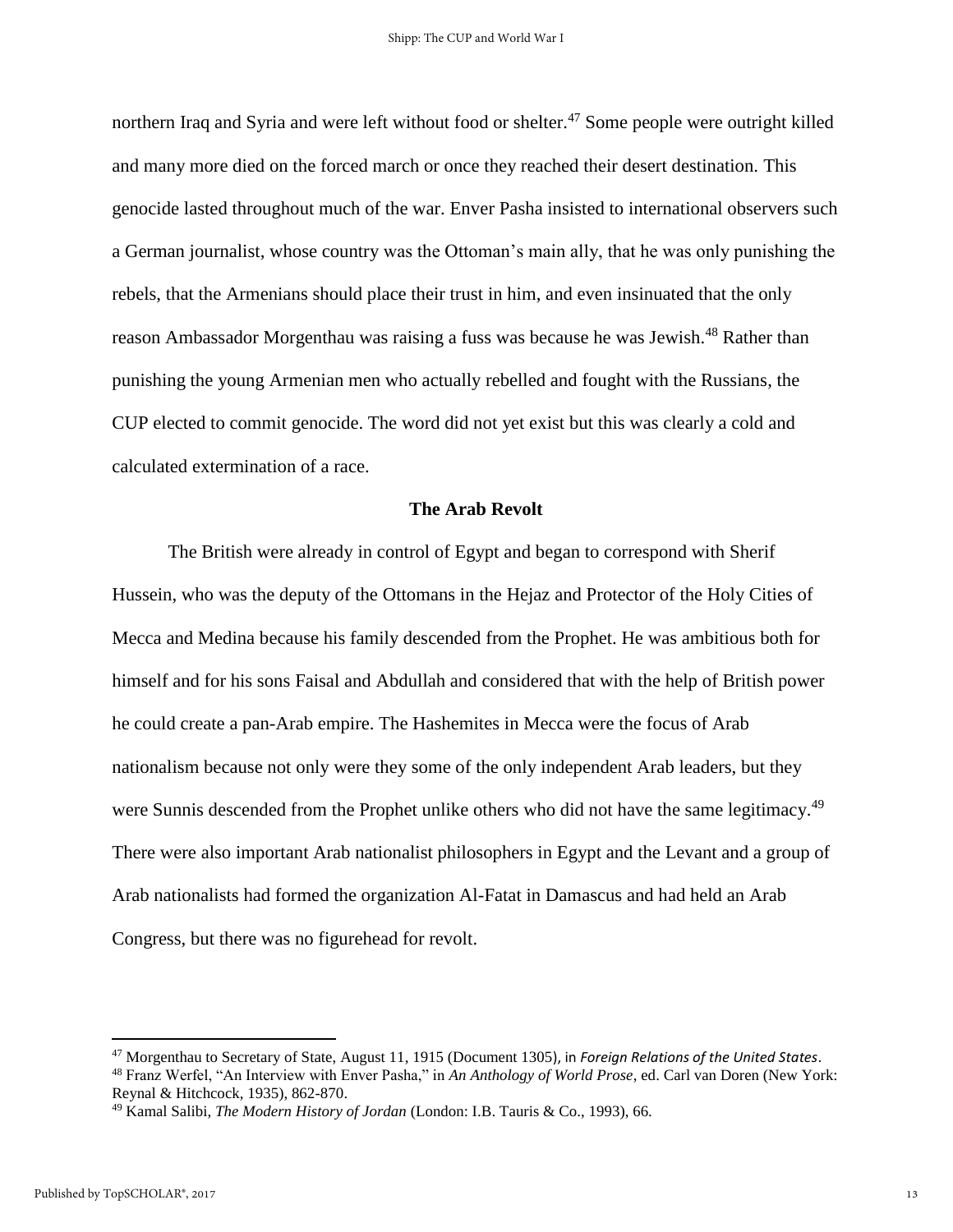Abdullah had been in the Ottoman capital, and seeing the disdain with which the Turks treated the Arabs, was the first to call for revolution, although the British later favored Faisal over him.<sup>50</sup> In addition, the increasing Turkish control over the Hijaz due to the reforms of the Tanzimat was not at all to the Hashemite ruler Hussein's liking.<sup>51</sup> In addition to instituting direct control, the Ottomans pitted the Dhawi Aoun and Dhawi Zeid branches of the family against each other as an exemplar of the philosophy of "divide and rule."<sup>52</sup> Ottoman centralization, British encouragement, and CUP anti-Arab arrogance pushed the Hashemites into revolt and ensured support for the revolt.

The British encouraged revolt and ensured its success because they wished to isolate Ottoman forces in Arabia.<sup>53</sup> It was in their interest to distract the Ottomans as much as possible by revolt so that they could more easily defeat them. However, they could not allow an entirely independent Arab empire both for their own purposes and because they had made agreements with the French. The Hussein-McMahon letters essentially promised the Hashemites an independent state of Arabia, Jordan, and an ambiguous amount of Syria and Iraq.<sup>54</sup> This promise did not include Palestine since the British issued the Balfour Declaration allowing Jewish immigration and intended to control the territory.<sup>55</sup> The British already effectively controlled Egypt and, knowing of the oil reserves in the Mesopotamian vilayets, intended to control that region as well. In June 1916, the Arab Revolt officially began although correspondence had begun the preceding year.<sup>56</sup> The British sent aid and advisors such as T. E. Lawrence to Prince

<sup>50</sup> Salibi, *The Modern History of Jordan*, 77, 78.

<sup>51</sup> Ibid. 62.

<sup>52</sup> Ibid. 62. <sup>53</sup> Ibid. 71.

<sup>54</sup> Hussein-McMahon correspondence

 $55$  Ibid.

<sup>56</sup> Rogan, *The Arabs*, 178.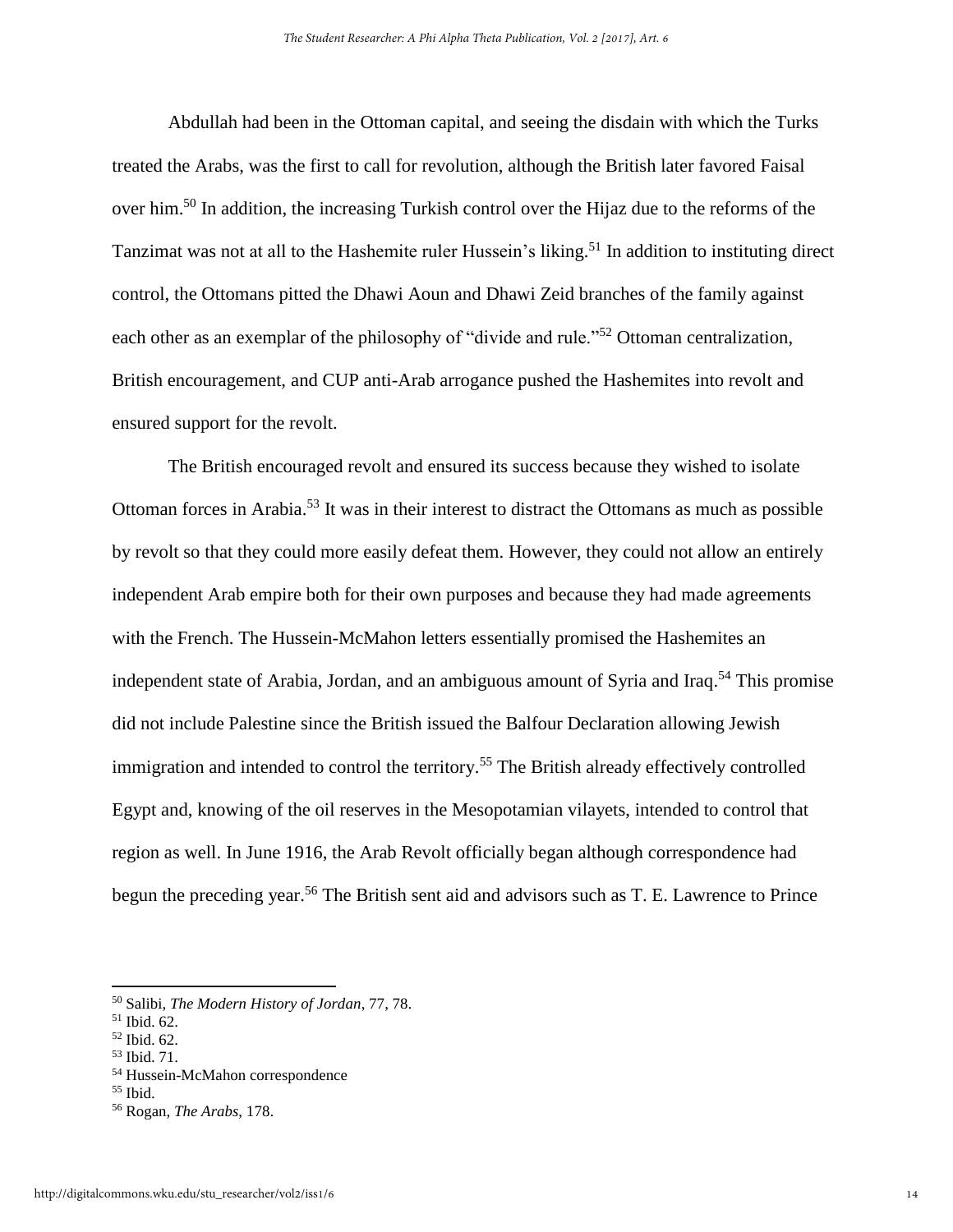Faisal to aid in his fight and facilitated his connections with the Syrian revolutionary organizations. <sup>57</sup>

The Ottoman Empire was so weak that everyone knew its provinces were up for grabs. Since the Western Front in Europe was in stalemate, everyone saw the Middle East as a place where actual advances could be made. The battle of Gallipoli, which lasted for a considerable portion of 1915 and ended in British and French retreat, forestalled a quick takeover of the Ottoman Empire. Thereafter, the Eastern Front would be mostly fought in the Arab provinces. This was the domain of Cemal Pasha, but the war was mostly a question of how long it would take the CUP to realize they had lost the whole empire.

 The CUP had officers requisitioning as much foodstuffs and materials from Anatolia as they could but the government and war machine was in dire straits.<sup>58</sup> The Ottoman Empire was already bankrupt before the war and after killing most of the Armenians, frightening the Greeks and Jews, and declaring war on the people they were doing business with, the economy effectively collapsed.<sup>59</sup> The Turkish members of the military and government were highly motivated which got allowed them to hold off for longer than they probably should have, but the simple fact is that the success of the Ottoman Empire had always rested on its cosmopolitan nature. With little to no money, food, or clothes and all non-Turkish citizens and soldiers severely demoralized or in outright rebellion, it was impossible for the Turks to hold off the Arabs and British. The British were well equipped and the Arab tribesmen were motivated and fighting for their independence and honor. Virtually the only advantage the Turks still had aside from some motivated and clever Turkish soldiers was the fact that they already held a great deal

<sup>57</sup> Salibi, *The Modern History of Jordan*, 71.

<sup>58</sup> British General Staff, *Economic and Political Review of Turkey*, Memorandum, October 24, 1917.

<sup>59</sup> General Staff, *Economic and Political Review of Turkey.*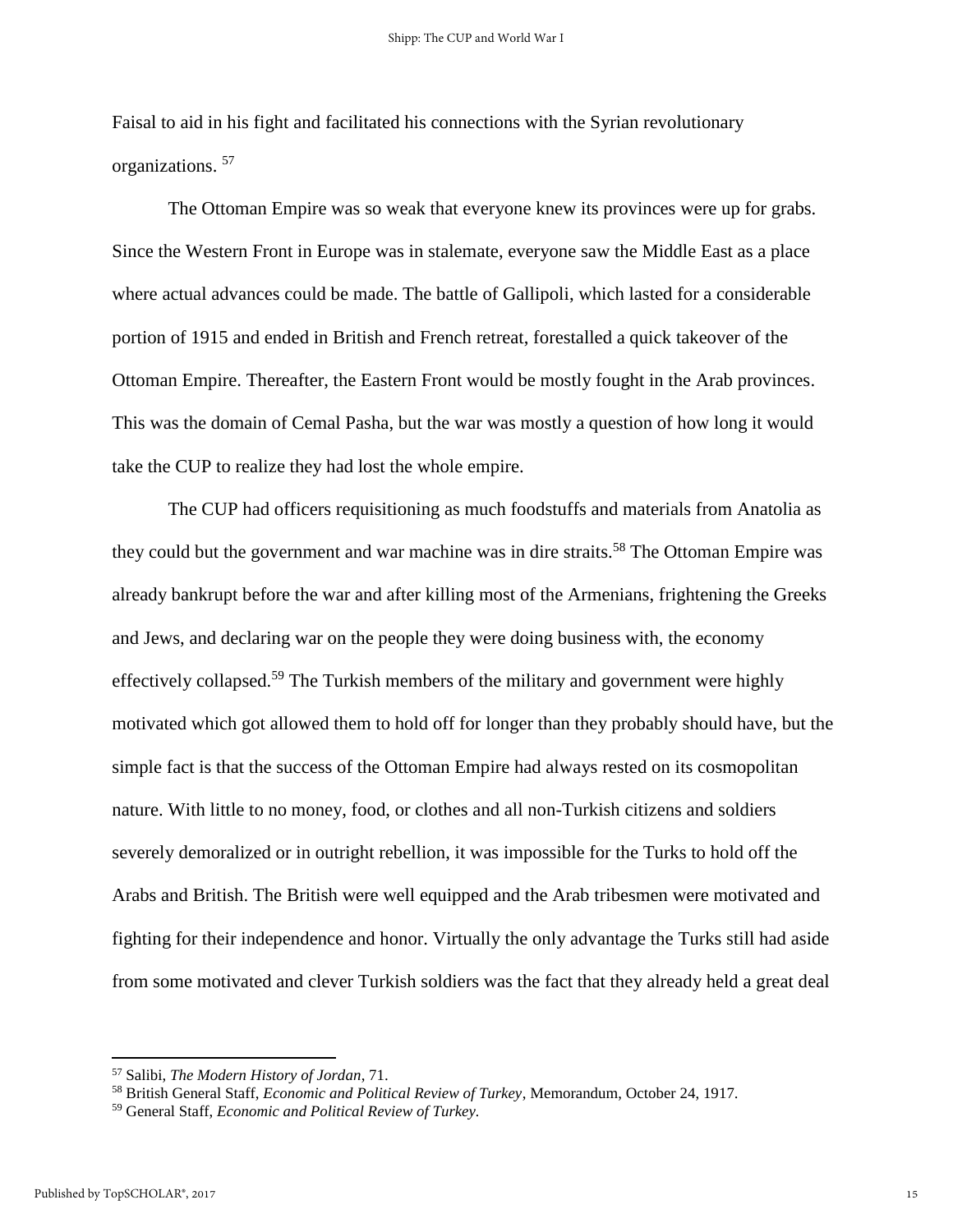of territory and forts. In contrast, the British and Arabs had to work outward from Egypt and the Hejaz.

During 1916 and much of 1917, Faisal's regular "Sherifian" Arab army fought with the Ottomans for cities like Yanbu and Wajh, which was the base for the railway attacks.<sup>60</sup> An Ottoman artillery attack on Mecca gave propaganda value to Faisal and the Arabs, who could now paint the Ottomans as desecrating Islam. Lawrence as well as several other British and French officers assisted the Hashemites in organizing the Arab tribes under Faisal's overall command to attack the recently built Hejaz Railway.<sup>61</sup> Blowing it up multiple times prevented Turkish reinforcements and munitions from reaching the soldiers in the western half of the peninsula and also occupied the Turks who had to keep trying to rebuild it.

Mecca and Jidda fell immediately to the Hashemites, and after a three month siege, Ta'if, where the Turkish forces had retreated for their summer billet, fell to Abdullah.<sup>62</sup> This was the first major victory of the revolt. He then laid siege to Medina, with its 7,000 Turkish troops under Fakhri Pasha, but he was unwilling to lose many Arab lives by ending the siege and taking the city quickly, so the siege continued until the end of the war.<sup>63</sup> He tied up a lot of Turkish troops and an important general but he lost the respect of the British by not acting faster. Thereafter Faisal replaced him as the main Arab intermediary with the British.<sup>64</sup>

After a series of attacks on the Hejaz Railway as well as some other skirmishes and setbacks at the hands of Turks who had managed to send reinforcements, T.E. Lawrence and Faisal decided on an attack on Aqaba. This was a minor town at the time but its strategic position

<sup>60</sup> James Barr, *A Line in the Sand: The Anglo-French Struggle for the Middle East: 1914-1948*, (New York: W.W. Norton & Company, 2012), 37.

<sup>61</sup> Barr, *A Line in the Sand*, 37.

<sup>62</sup> Mary Wilson, *King Abdullah, Britain, and the Making of Jordan*, (Cambridge: Cambridge University Press, 1987), 28.

<sup>63</sup> Wilson, *King Abdullah, Britain, and the Making of Jordan*, 33.

<sup>64</sup> Ibid. 34.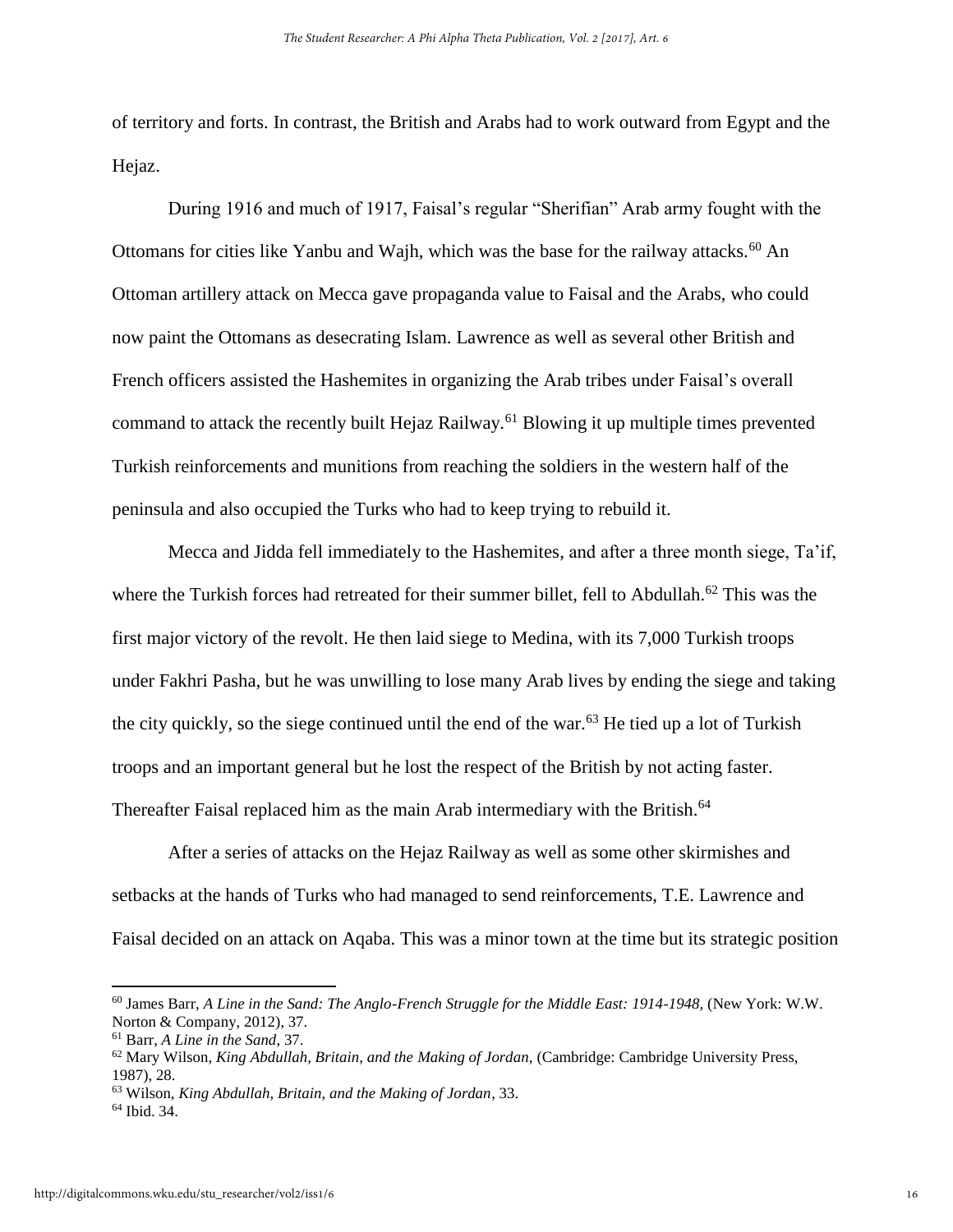had the potential to disrupt the ability of the British to transmit supplies. Lawrence and Auda ibu Tayi, a Huwaytat Bedouin sheikh, marched a small force through the Nafud Desert in the midst of the summer heat, and on July 6, 1917 attacked the town from behind and conquered it.<sup>65</sup> This was a good propaganda victory, which energized the Arabs and gave them and Lawrence credibility, leading to bigger victories later.

The British were not entirely disingenuous in their promises since Faisal and Abdullah both ended up with (mostly) independent kingdoms but they were certainly misleading. The British knew that the Arabs needed to believe in an independent state and future power to fight the way they did. Once the Bolsheviks seized power in Russia in 1917, they released the details to all the agreements the Russian government had been informed of or was a party to such as Sykes-Picot, wherein Sykes intended to draw a line from the E in Acre to the K in Kirkuk.<sup>66</sup> Of course, the boundaries ended up being slightly more complicated than that, thanks to people such as Gertrude Bell who helped delineate the new Iraqi borders, but they were certainly artificial.

It cost the British and French a good deal of gold to subsidize the tribal irregulars, but they had some successes, and their worrying of the Turkish troops prevented those forces in the Hejaz from being able to go elsewhere and attack the Suez Canal. Of course, everything was politics. The Ottomans had issued a fetva declaring their conflict a holy war and Sherif Hussein decided to support the allies partially because he thought the Ottomans might be about to depose him in favor of a rival of his. To this end, Allenby's British and Egyptian forces and Faisal's Arab forces with European advisors may have fought the more substantial battles but it was T.E. Lawrence's band of irregulars which gained most of the fame and acclaim.

<sup>65</sup> Barr, *A Line in the Sand*, 38-40.

<sup>66</sup> Ibid. 7.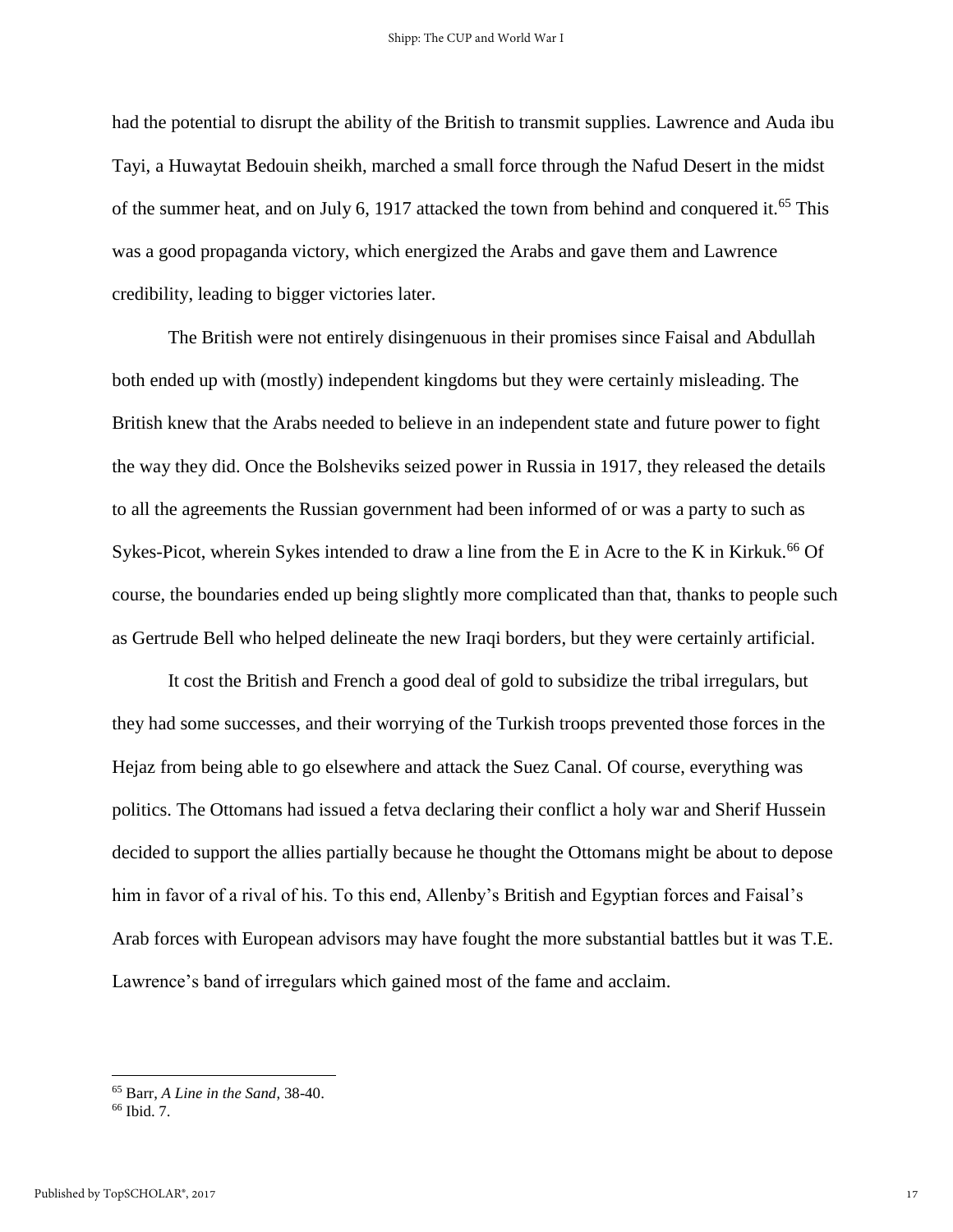In February 1917, after several defeats in the Hejaz, some of the CUP leaders including Mustafa Kemal, who had been appointed leader of the Hejaz expeditionary forces after a stint in the Caucasus, seriously considered withdrawing.<sup>67</sup> However, Talat Pasha argued that that for the Sultan to be the prestigious caliph, the Ottomans had to be in control of the holy cities.<sup>68</sup> On March 11, British forces invaded Baghdad. Around this time, Falkenhayn was transferred from the Western front to lead a reorganized Ottoman army to try to reconquer Baghdad and to lead a surge in the Sinai front.<sup>69</sup> Subsequently, Falkenhayn led the Sinai forces and Cemal Pasha was in charge of Syria and Western Arabia.<sup>70</sup> Mustafa Kemal was originally intended to work under Falkenhayn but as the war went worse and worse and he disagreed with CUP policy he effectively quit.<sup>71</sup>

In the second half of 1917 after the conquest of Aqaba, the Arabs both Faisal's regulars and Lawrence's Bedouin warriors, skirmished against the Ottomans in southern Jordan and ultimately linked up with Allenby's forces, which had advanced out of Egypt towards Palestine.<sup>72</sup> In late October and early November, Allenby broke through the Sinai line and marched on Palestine, and captured Jerusalem just before Christmas.<sup>73</sup> The Arabs keeping the Ottomans harried and distracted in the Jordan area helped to make this easy conquest possible. They were increasingly supported by the British and French and particularly by other Arabs as they achieved greater success, and soon would link together for the final campaign. The vast majority of Arabs had initially remained loyal to the Ottomans, but as the Arabs under Faisal achieved greater and greater successes, considerable numbers of Arabs began to support the

<sup>67</sup> Mango, *Ataturk*, 165.

 $68$  Ibid. 165.

<sup>69</sup> Ibid. 165.

<sup>70</sup> Ibid. 169.

<sup>71</sup> Ibid. 169-170.

<sup>72</sup> Barr, *A Line in the Sand*, 47-49.

<sup>73</sup> Ibid. 47-49.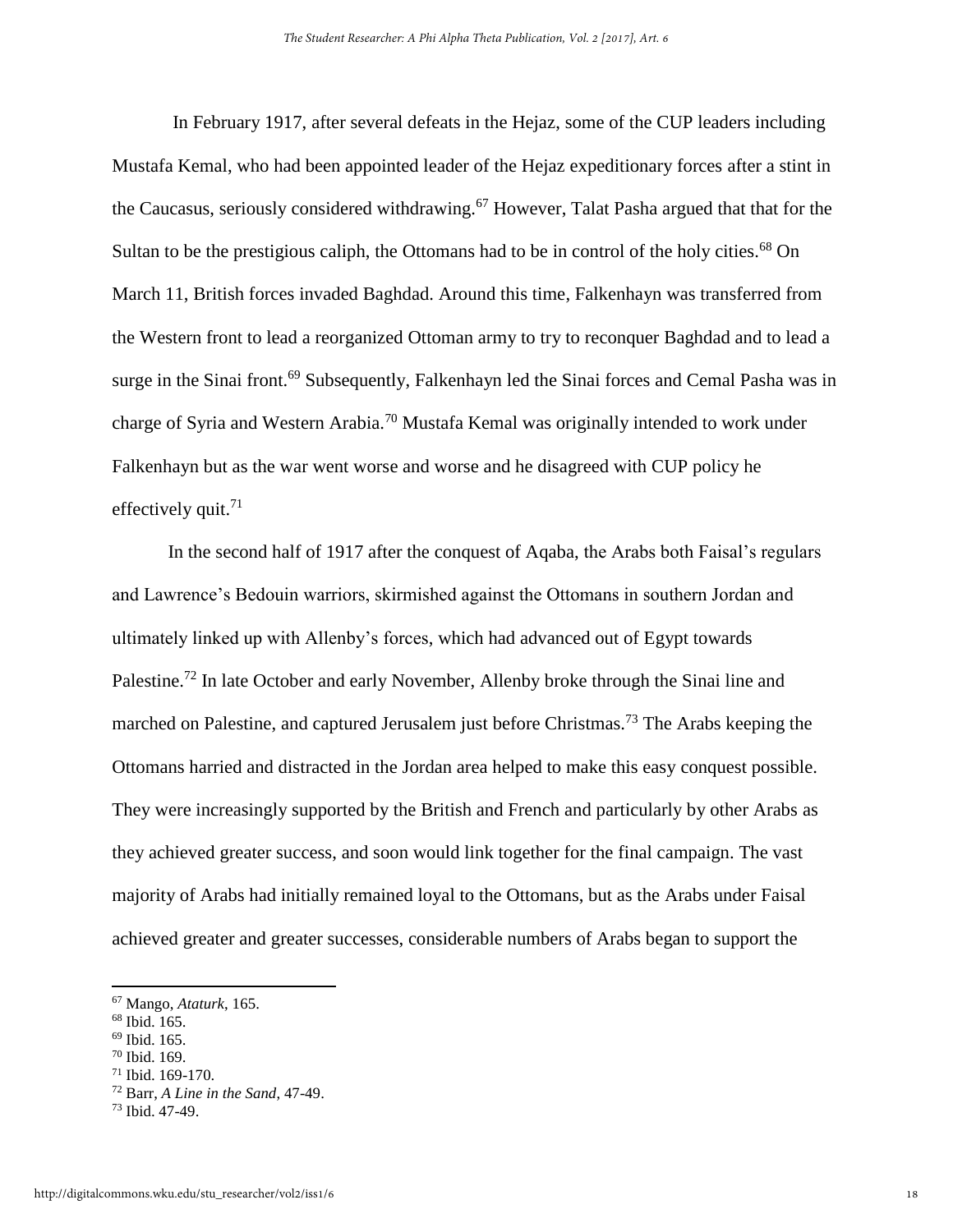revolt. By December, a defeated Cemal Pasha returned to Istanbul and his theoretical duties as naval minister.<sup>74</sup> In February, Falkenhayn was replaced with Liman von Sanders.<sup>75</sup>

#### **The End of the War**

When the Bolsheviks overthrew the tsarist state, as was their policy on all fronts, they asked for an armistice with the Ottoman Empire.<sup>76</sup> However, the treaty stipulated the populations of Kars, Ardahan, and Batum which had all been ceded to Russia in 1878 would be allowed to choose their fate, so the Turks advanced and conquered these provinces before the treaty was finalized so that their fate would be chosen for them.<sup>77</sup> On July 3, 1918, the old Sultan died and was replaced with another weak Sultan who allowed the CUP to continue.<sup>78</sup> Soon after, Mustafa Kemal rejoined the Syria army and Enver and his brother Nuri led a force which took Baku in Azerbaijan.<sup>79</sup> As the Americans entered the war and things heated up on the Western front the Germans partially lost interest in the Middle East and their Ottoman allies.

Throughout 1918, British and Arab forces continued to destroy the Hejaz railway and fought small battles in Jordan and Syria and helped facilitate Allenby's victory at the Battle of Megiddo. Soon after, Faisal and his Arab forces conquered Deraa in southern Syria in September. The Ottoman forces were now completely demoralized and there were roughly 300,000 deserters.<sup>80</sup> Allenby's and Faisal's forces then marched on Damascus. Some say

<sup>74</sup> Mango, *Ataturk*, 171.

<sup>75</sup> Ibid. 171.

<sup>76</sup> Ibid. 172.

<sup>77</sup> Ibid. 175.

<sup>78</sup> Ibid. 175.

<sup>79</sup> Ibid. 178-179.

<sup>80</sup> Ibid. 180.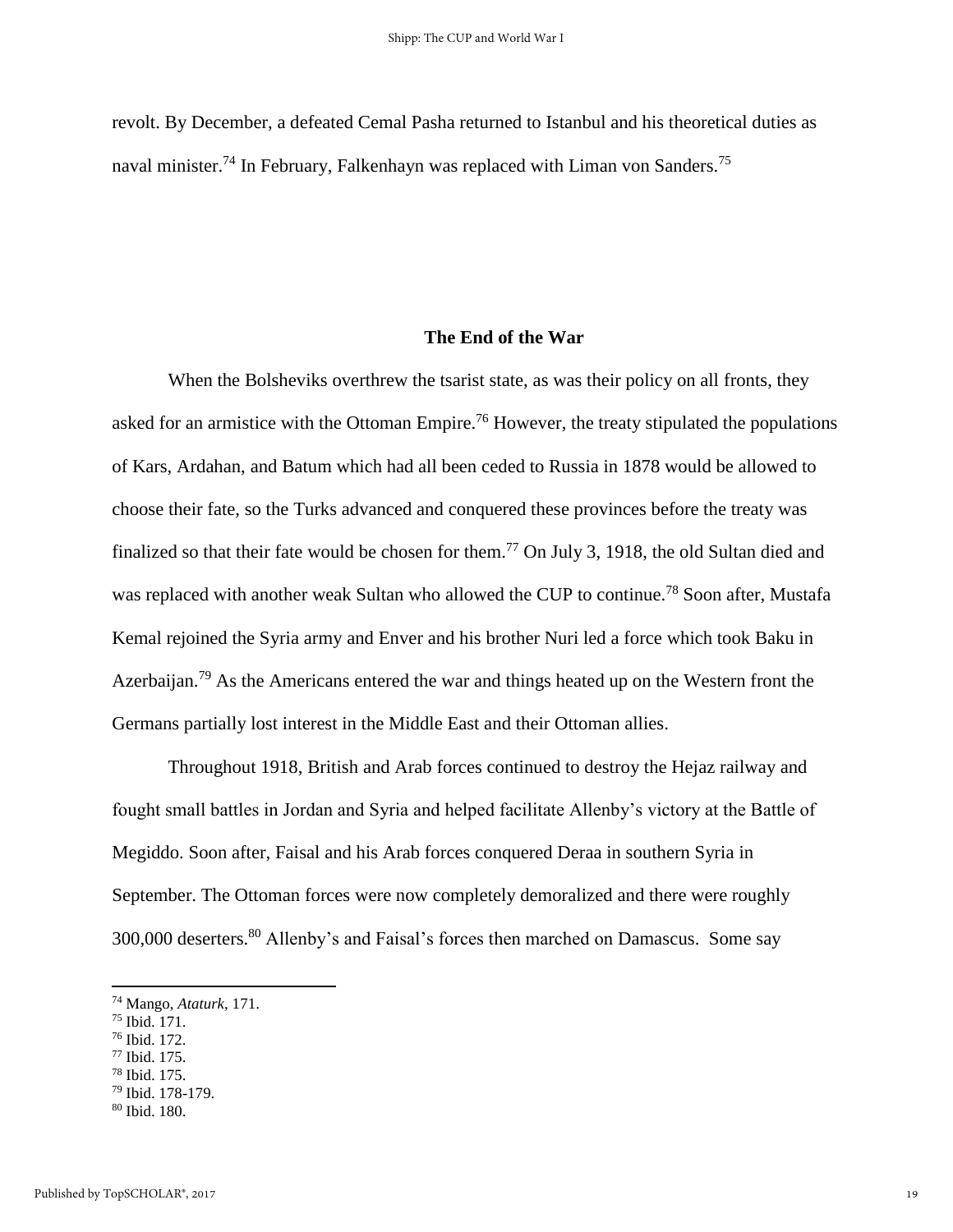Faisal's troops reached first and some say the Australians reached first, but either way Faisal was soon in control of Syria. Liman von Sanders gave the order for Mustafa Kemal and others to retreat to Aleppo but it was a formality because the Turkish troops were in full, panicky flight.<sup>81</sup> Outside of Aleppo, Mustafa Kemal led a conglomeration of troops in one of the final real battles.<sup>82</sup> By this point, Palestine, Jordan, much of the Arabian Peninsula, and southern Syria had been conquered by the British and Arabs.

Soon after, the armistice followed. Faisal wanted to be king of Syria and for a short period was in control, but Syria had been promised to the French so he was instead made king of the new state of Iraq. His brother Abdullah who had hoped to be King of Iraq was made king of the sparsely populated, newly delineated land of Transjordan.<sup>83</sup> Sherif Hussein remained leader of the Hejaz until it was conquered in 1925 by Ibn Saud.<sup>84</sup> While the situation in the Arab lands was being reorganized and promises were being made and broken, a newly powerful and more prestigious Mustafa Kemal rallied what was left of the troops and turned them and himself into a new force. This force turned around after brutal humiliation in the Treaty of Sevres to beat the Greeks, make the Europeans decide to give up on their planned division of Turkish lands, and establish a new Turkish Republic.

The Arab nations were not fully colonized, but instead were placed under a mandate system that involved Arab leaders and parliaments with implicit British or French control over foreign policy and other major decisions. For most Arab nations, it was a rejection of the independence they had been promised. A decade or so later, depending on the country, these nations were granted independence but it was still essentially theoretical since the British

<sup>81</sup> Ibid. 181.

<sup>82</sup> Ibid. 181.

<sup>83</sup> Rogan, *The Arabs*, 157, 163, Hourani, *A History of the Arab Peoples,* 318.

<sup>84</sup> Rogan, *The Arabs, 182.*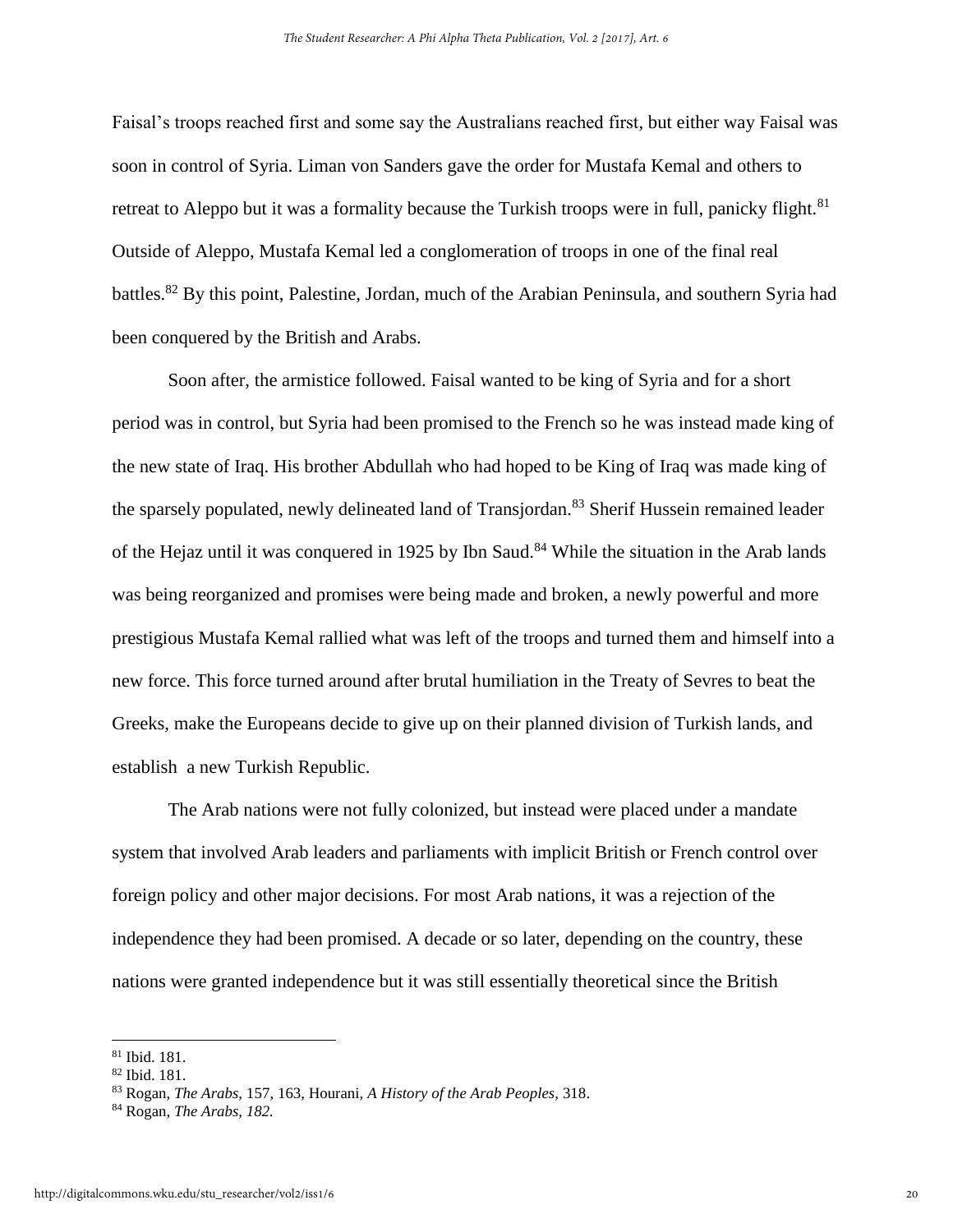retained so much control. The British and French virtually destroyed the previous political system and created new boundaries and promoted certain groups at the expense of others. British rule over Transjordan was relatively light because it had few interests there, but British and French colonialism was heavy handed and deeply resented in Syria and Iraq. British policies in Palestine led to Jewish immigration, which led to Israeli initiative in taking over that land populated by Arab Palestinians. This led to a deep and continuing distrust of the British, French, and later the Americans among the Arabs.

The Hashemites got part of what they wanted in that their supremacy over the Hejaz was recognized (until the Saudis took over) and Faisal and Abdullah each got a kingdom which eventually became fully independent. The Hashemites still rule in Jordan. However, what they got was definitely not what they believed they had been promised and what they had worked so hard for. Faisal's Arab forces were essential to the success of sweeping the Ottomans out of the Arab nations. Through the British and French sole pursuit of national interests rather than granting independence and working with friendly and grateful states, they plunged the Middle East into a state of deep unresolved tension, which has only worsened in the century since.

Meanwhile, the Turks were not happy with the Treaty of Sevres. This gave large sections of the country such as Izmir/Smyrna to the Greeks, several other occupation zones to different countries, and divided Istanbul and its government among several occupying powers. The CUP had already suffered tremendous humiliation in losing all of its Arab territory. For the first time since the earliest Sultans, Turkey was Anatolia and a small patch of Eastern Thrace. In fact, it was not even really this since so much of it had been given away. The CUP government was in collapse and the main CUP leaders soon died in harebrained invasion schemes in the Caucasus. However, because the CUP had chosen Turkish nationalism and Turkish unity over Ottomanism,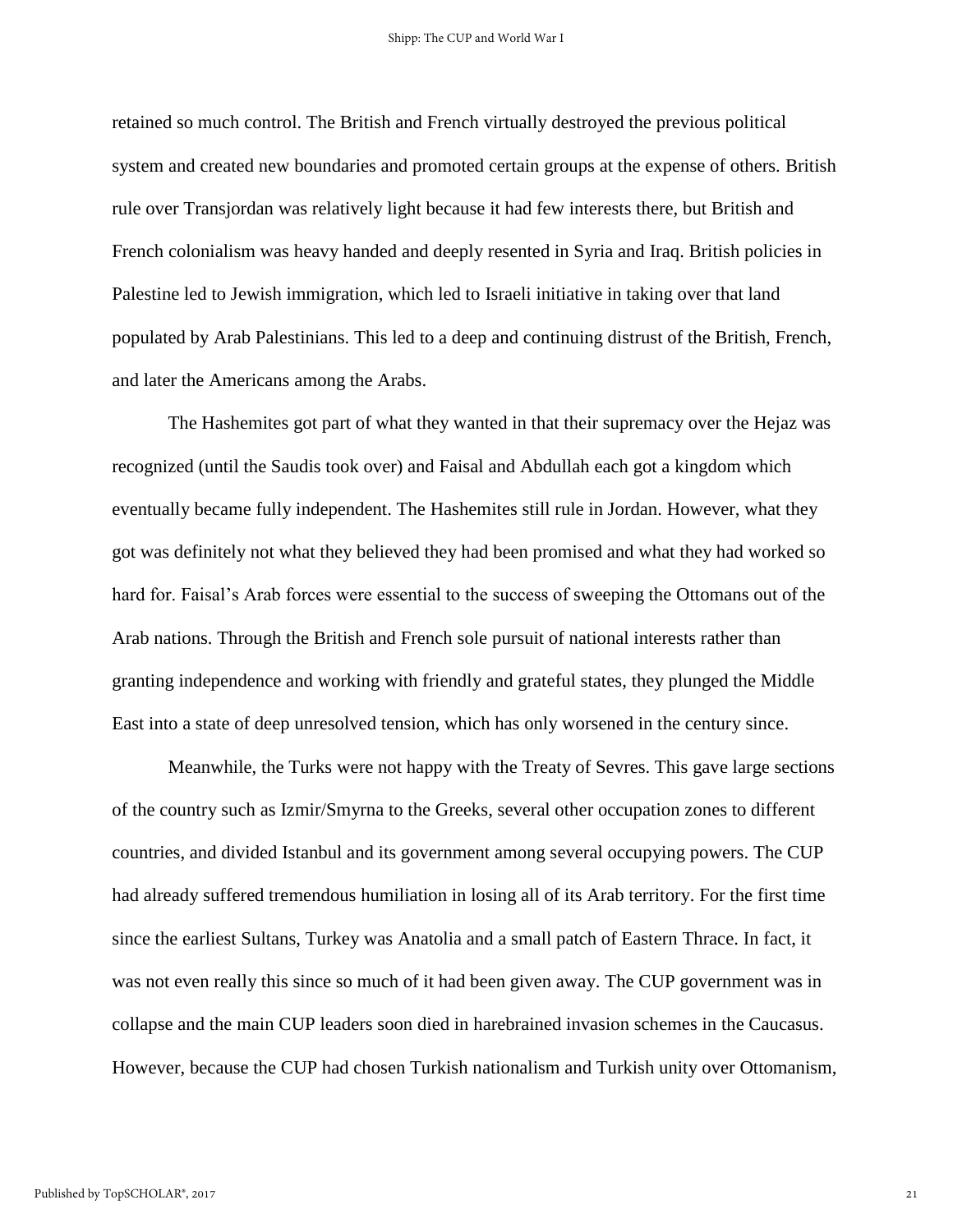a unified Turkish Anatolia was what they ended up with and what they deserved. Rather than a weak Ottoman state ruling Arab lands it barely controlled and resented but which it thought it wanted, it was free to become a nation-state. Now it was up to Mustafa Kemal and his friends like Rauf and Ismet to fight a civil war to create a unified and independent Turkey which would fulfil the ideals of Turkish nationalism and liberalism.